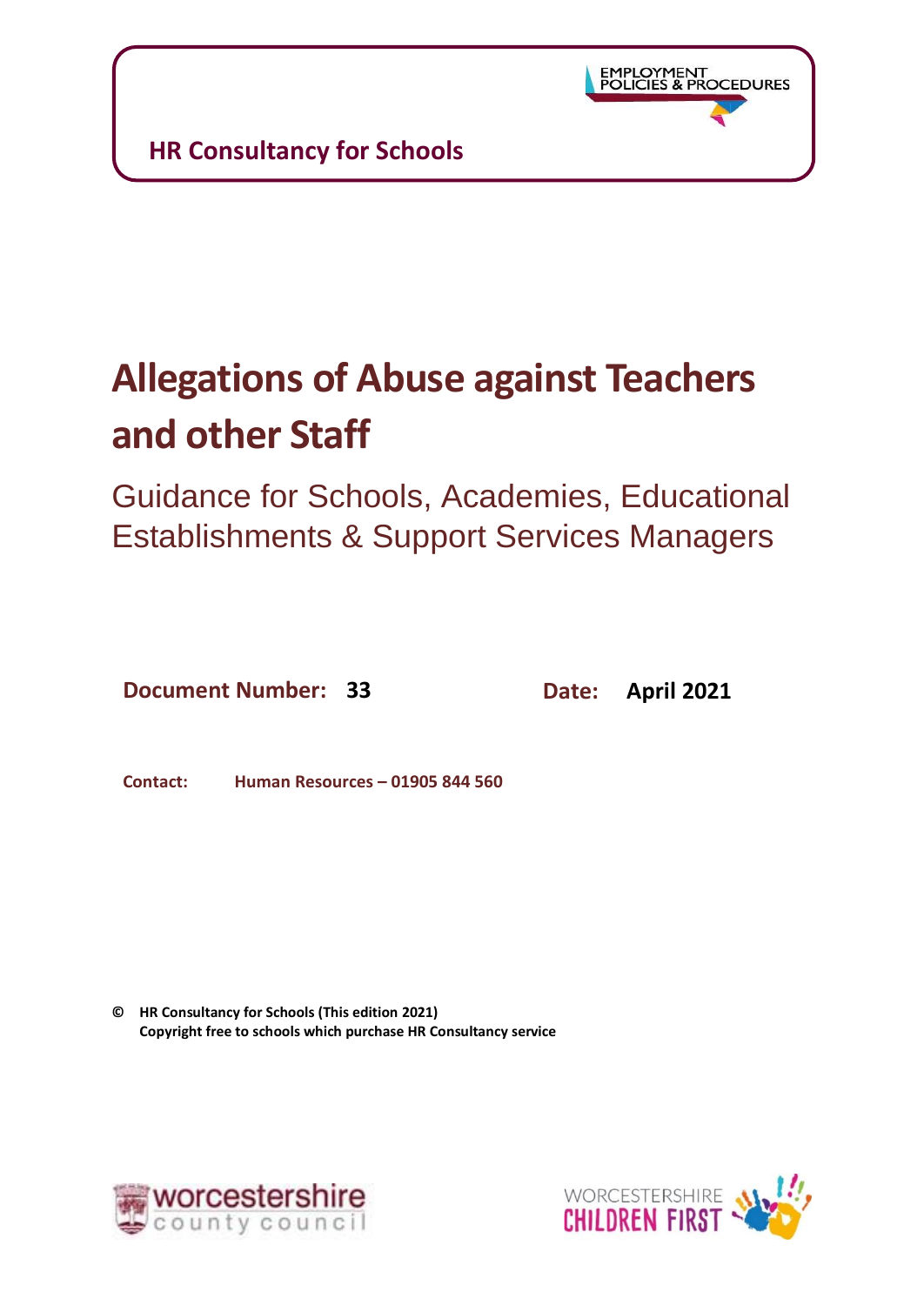

# **Contents**

| 1. |                                                                                       |  |
|----|---------------------------------------------------------------------------------------|--|
|    | Dealing with Allegations of Abuse against Teachers and other Staff 5                  |  |
| 2. |                                                                                       |  |
| 3. |                                                                                       |  |
| 4. |                                                                                       |  |
| 5. |                                                                                       |  |
| 6. |                                                                                       |  |
| 7. |                                                                                       |  |
| 8. |                                                                                       |  |
| 9. |                                                                                       |  |
|    | 10. Managing an Internal Investigation / the Disciplinary Process14                   |  |
|    |                                                                                       |  |
|    |                                                                                       |  |
|    |                                                                                       |  |
|    | 14. Communication with Staff, Governors, Parents, Children and the Media 18           |  |
|    | 15. False, Unsubstantiated, Unfounded or Malicious Allegations 19                     |  |
|    | 16. Referral to the Disclosure and Barring Service (DBS) and / or Teaching Regulation |  |
|    | 20<br>Agency                                                                          |  |
|    |                                                                                       |  |
|    |                                                                                       |  |
|    |                                                                                       |  |
|    |                                                                                       |  |
|    |                                                                                       |  |
|    |                                                                                       |  |
|    |                                                                                       |  |
|    |                                                                                       |  |
|    |                                                                                       |  |
|    |                                                                                       |  |
|    |                                                                                       |  |



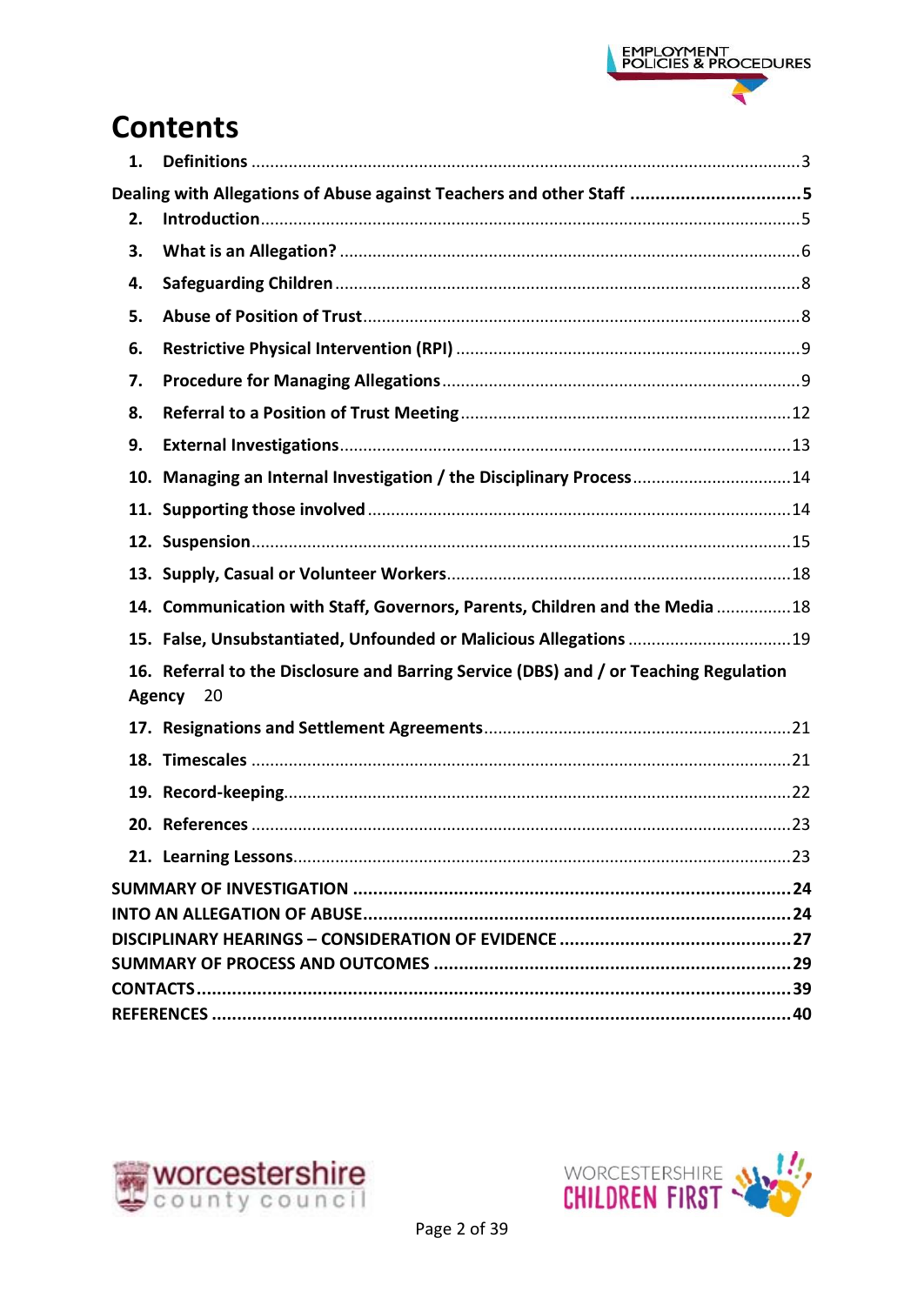

# Allegations of Abuse against Teachers and other Staff

#### <span id="page-2-0"></span>**1. Definitions**

**'Safeguarding' –** process of protecting children from maltreatment, preventing impairment of their health and development, ensuring they are growing up in circumstances consistent with the provision of safe and effective care and taking action to enable all children to have the best outcomes.

**'Allegation' –** information which comes to light, which suggests an employee, volunteer or contractor may have hurt or harmed a child, possibly committed a criminal offence against a child or has behaved in such a way towards a child or young person that indicates they would pose a risk of harm to children if they continue their current employment or in any capacity which involves working with children.

**'Headteacher' –** refers to Headteacher/Principal who is the person responsible in schools, but the guidance applies to the Chair of Governors/Trustees acting where an allegation is made against the Headteacher. It also refers to the Senior Manager responsible in relation to allegations against centrally employed members of staff or those employed in educational establishments other than schools.

**'Chair of Governors' –** refers to Chair of Board, Governors, Trustees/Chair of Management Committee, CEO of an Academy Trust, etc.

**'Member of staff' –** includes any adult, paid or voluntary, who is centrally employed or who works in a school or other educational establishment.

**'LADO' –** Local Authority Designated Officer. The person responsible for providing advice and monitoring cases of alleged abuse against a child by an adult in a position of trust.

The terms **'child/ren'** and **'young person'** are interchangeable and refer to children who have not yet reached their 18th birthday.

**'Working days' –** refer to the days during which the school or educational establishment is open, including training days.



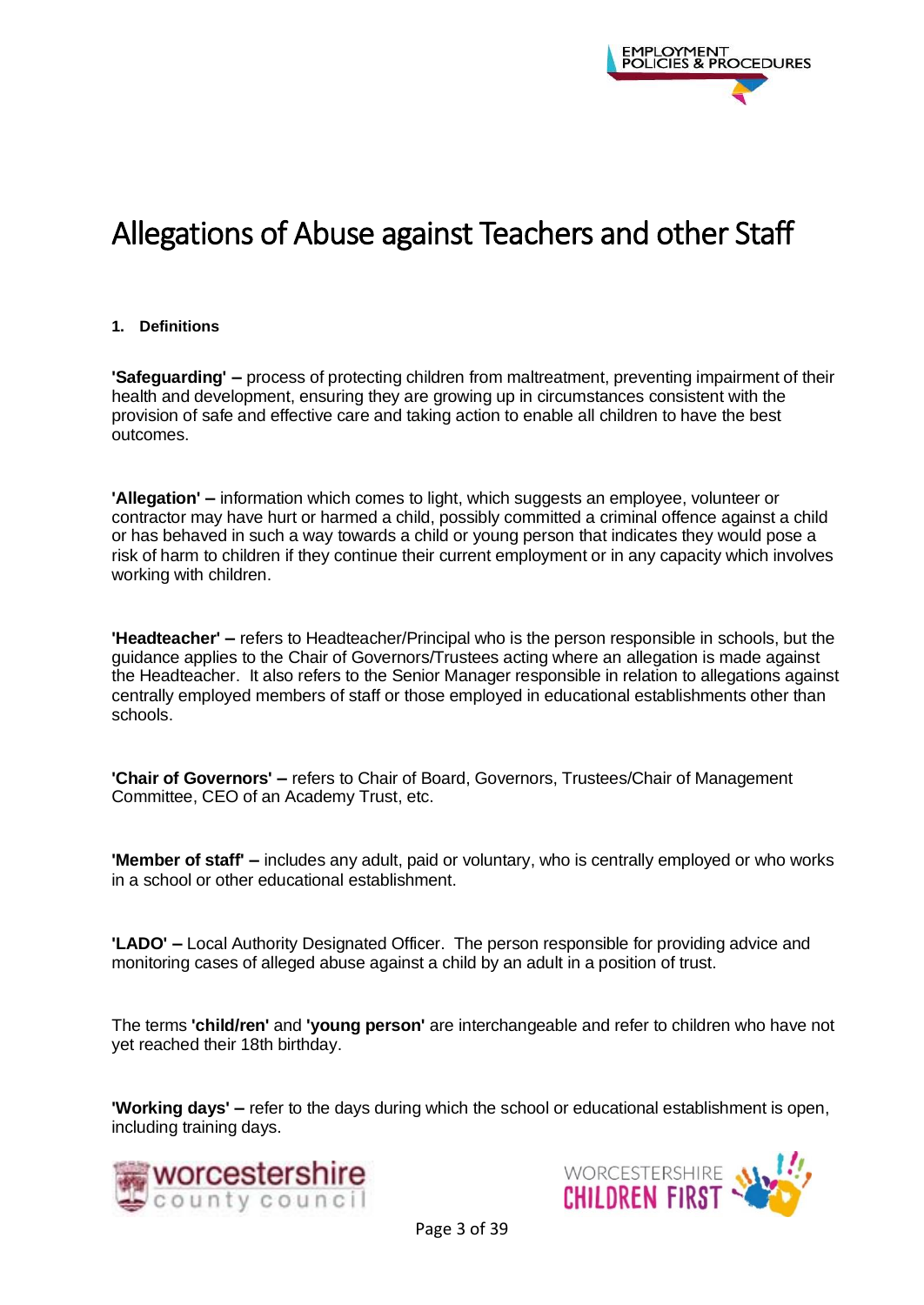

**'Disclosure and Barring Service (DBS)' –** a non-departmental public body set up to administer the vetting and barring scheme and criminal records checks.

**Teaching Regulation Agency (TRA) –** is responsible for ensuring that in cases of serious professional misconduct, teachers are barred from teaching.

#### **'Regulated Activity' –**

- 1. Unsupervised activities: teach, train, instruct, care for or supervise children, or provide advice/guidance on well-being, or drive a vehicle only for children.
- 2. Work for a limited range of establishments ('specified places'), with opportunity for contact, for example schools, children's homes, childcare premises (but not work by supervised volunteers). *Work under (1) or (2) is Regulated Activity only if done regularly. Regular means carried out by the same person frequently (once a week or more often), or on 4 or more days in a 30-day period (or in some cases, overnight).*
- 3. Relevant personal care, for example washing or dressing; or health care by or supervised by a professional, even if done once.
- 4. Registered childminding; and foster-carers.



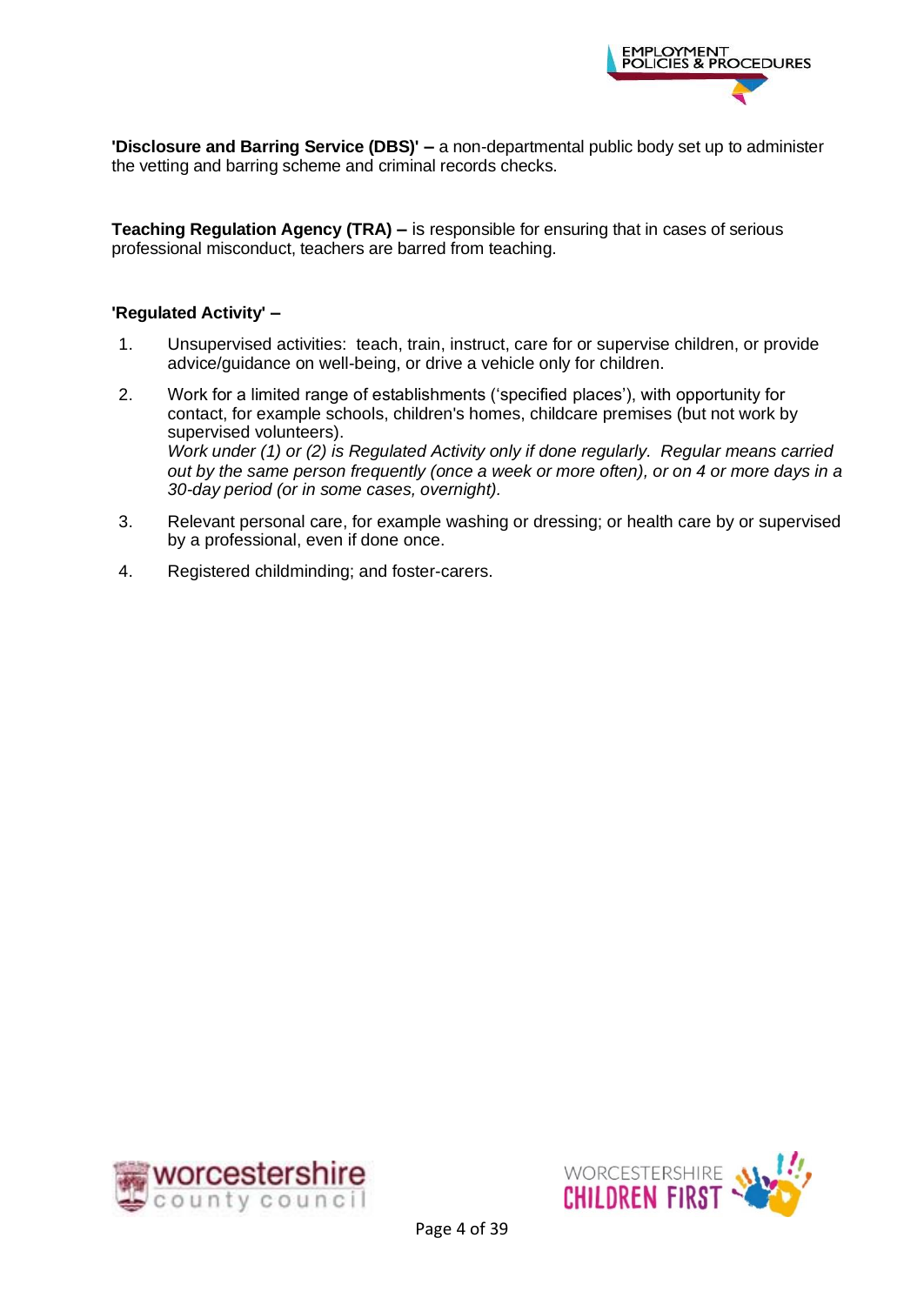

#### <span id="page-4-0"></span>**Dealing with Allegations of Abuse against Teachers and other Staff**

#### <span id="page-4-1"></span>**2. Introduction**

This guidance applies to all 'staff members' whose work brings them into contact with children in an education setting. It therefore applies to all teachers (including supply teachers) and support staff, volunteers and other adults, whether paid or working in a voluntary capacity on or off school premises and sites.

In the case of an allegation against the Headteacher, the Chair of Governors (or in their absence the Vice-Chair) is responsible for ensuring the process is followed.

This guidance relates to the action the Headteacher (or Chair of Governors in the case of an allegation against the Headteacher) must follow where an allegation has been made against a member of staff. The Headteacher **must not** delegate this responsibility. This guidance does not apply to Children's Social Care, which has separate procedures.

This guidance relates to the following legislation:

- The Children Act 1989
- Section 175 of the Education Act 2002 (local authorities, governing bodies of maintained schools and institutions in the further education sector)
- the Education (Independent School Standards) Regulations 2014 and the Education (Non-Maintained Special Schools) (England) Regulations 2011
- Section 11 of the Children Act 2004 (other agencies)
- Sections 141F, 141G and 141H of the Education Act 2002 as amended by Education Act 2011.

This guidance is based on the DfE guidance on allegations of abuse against teachers and other staff in Part 4 of 'Keeping Children Safe in Education' and takes account of Worcestershire Safeguarding Children Board (WSCB) local procedures.

The Worcestershire Safeguarding Children Board also hold regular seminars to advise on the management of allegations against people who work with children. Those responsible for



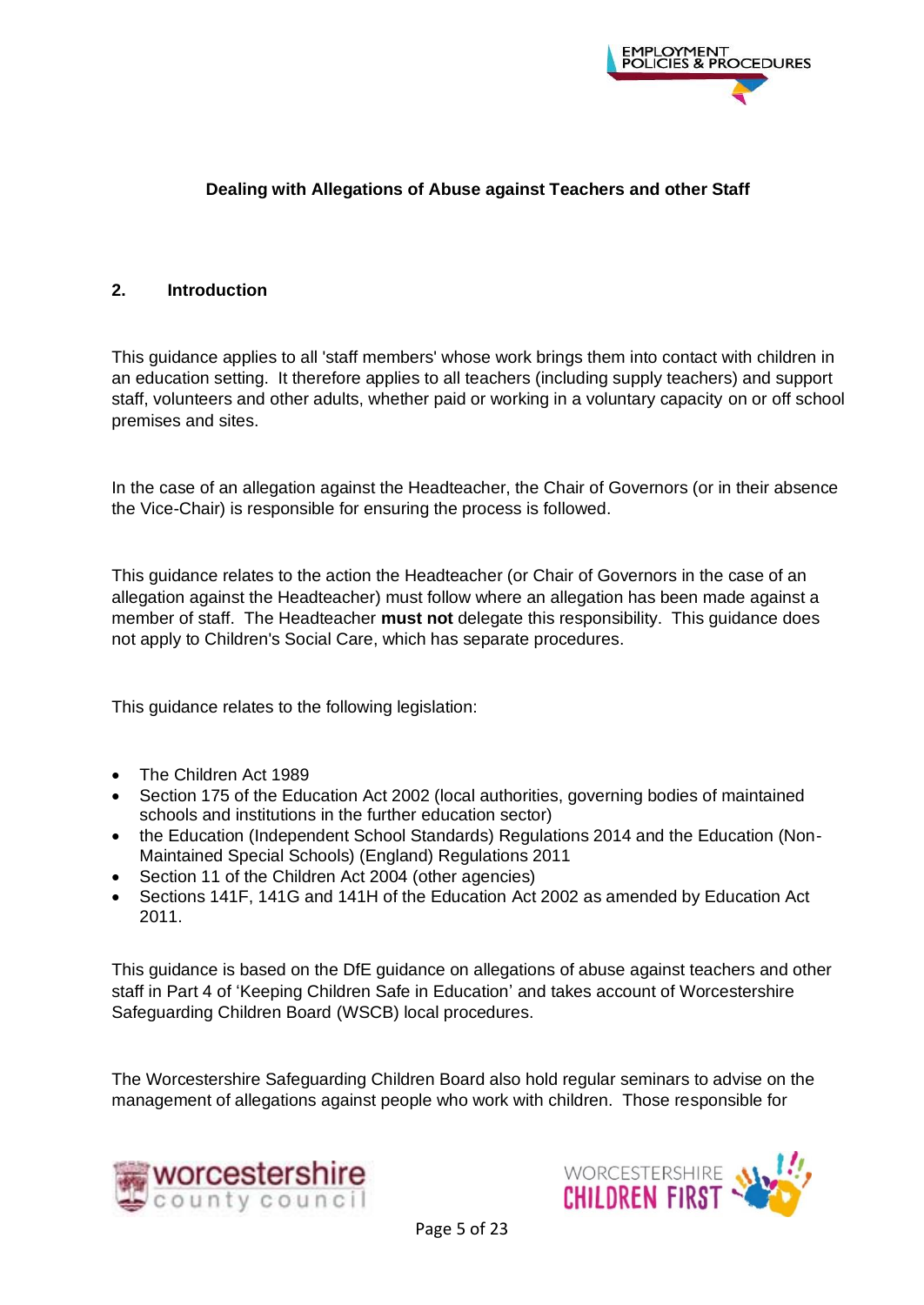

managing such allegations are strongly recommended to attend one or other of these sessions. For further information go to [www.safeguardingworcestershire.org.uk/.](http://www.safeguardingworcestershire.org.uk/)

All members of staff who work unsupervised with children in regulated activity are required to complete an Enhanced Disclosure and Barring Service check to ensure suitability for working with children. It is an offence to employ anybody in regulated activity who has been barred from working with children by the Disclosure and Barring Service (DBS).

All staff and volunteers working in regulated activity must be given appropriate safeguarding training, which includes safer working practice and management of allegations, updated every three years.

All new members of staff and volunteers should be given guidance and training on safeguarding children, safer working practice and allegations of abuse as part of their induction.

All staff dealing with children requiring additional care (Care Plans, etc.) must have appropriate information and training.

#### <span id="page-5-0"></span>**3. What is an Allegation?**

This guidance should be used in respect of all cases in which it is alleged that a member of staff in a school or other educational establishment that provides education for children under 18 has:

- behaved in a way that has harmed, or may have harmed a child;
- possibly committed a criminal offence against, or related to, a child;
- behaved towards a child or children in a way that indicates he or she would pose a risk of harm if they work regularly or closely with children;
- behaved or may have behaved in a way that indicates they may not be suitable to work with children.

When an allegation is made, it is important that you follow the procedures contained in this document immediately and **do not commence any internal investigation** until agreement is given to proceed.

The procedures for dealing with allegations need to be applied with common sense and judgement. Many cases may well either not meet the criteria set out above at all or may do so without warranting consideration of a Police investigation or enquiries by the Local Authority



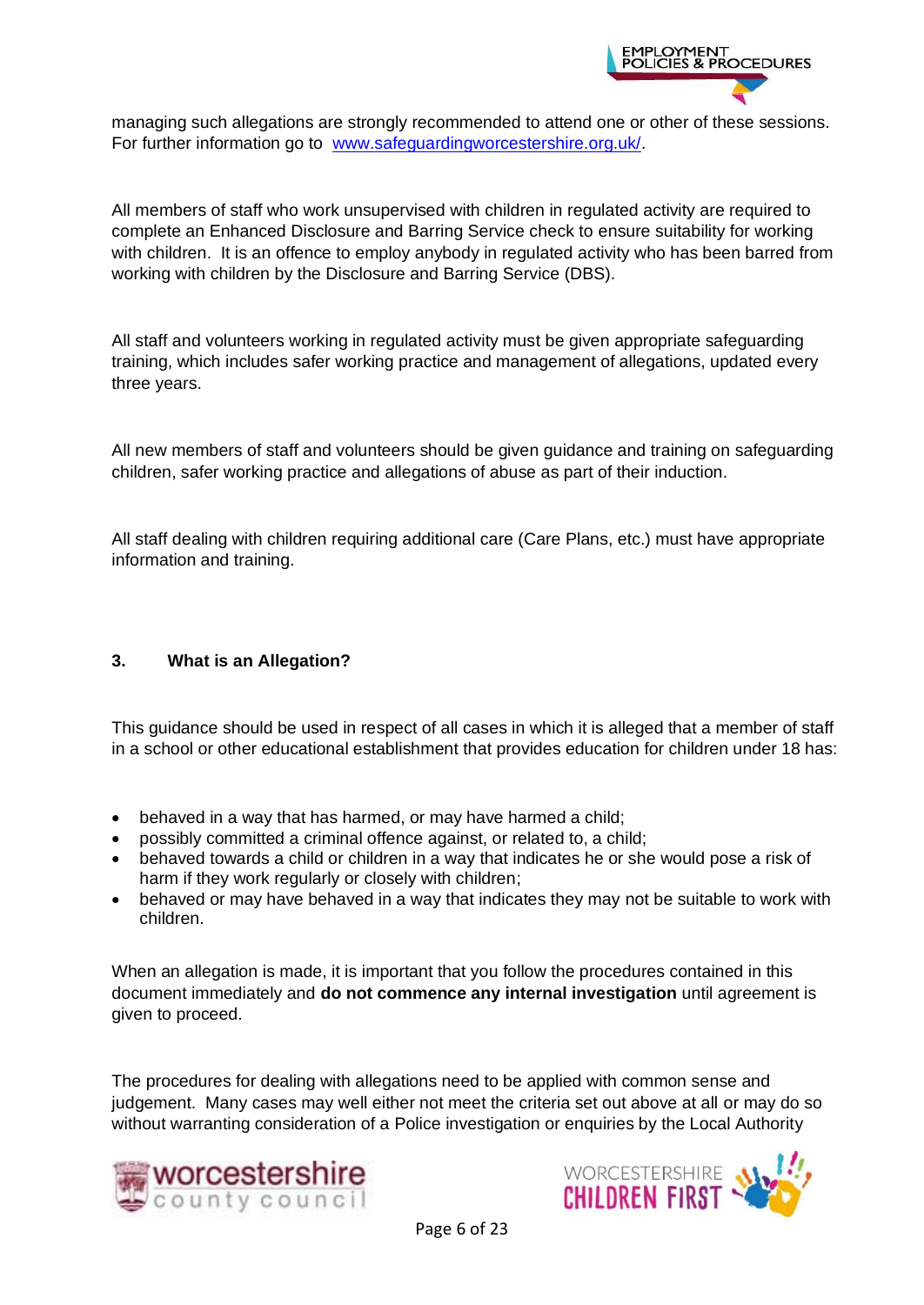

Directorate of Children's Social Care. In these cases internal arrangements should be followed to resolve cases quickly and without delay.

It is important to ensure that even apparently less serious allegations are seen to be followed up, and that they are examined objectively by someone independent of the organisation, i.e. the Local Authority Designated Officer (LADO). **Maintained, Academy, Independent and Free schools all have a statutory duty to report allegations to the Local Authority.**

It is essential that any allegation of abuse made against a teacher, other member of staff or a volunteer in an education setting is dealt with fairly, quickly and consistently, in a manner which provides effective protection for the child and also supports the person who is the subject of the allegation.

Headteachers may also seek the advice of the LADO where an employee's behaviour is a matter of concern to his/her manager because it compromises or may be seen to compromise the reputation and ability of the organisation to safeguard children. Some examples of this may be where an individual has:

- contravened or continued to contravene any safe practice guidance given by his/her organisation or regulatory body
- exploited or abused a position of power
- acted in an irresponsible manner which any reasonable person would find alarming or questionable given the nature of work undertaken
- demonstrated failure to understand or appreciate how his or her own actions or those of others could adversely impact on the safety and well-being of a child
- demonstrated an inability to make sound professional judgements which safeguard the welfare of children
- failed to follow adequately policy or procedures relating to safeguarding and promoting the welfare of children
- failed to understand or recognise the need for clear personal and professional boundaries in his/her work
- behaved in a way in his/her personal life which could put children at risk of harm
- become the subject of criminal proceedings relating to a child
- become subject to enquiries under local child protection procedures
- behaved in a way which seriously undermines the trust and confidence placed in him/her by the employer
- been involved in an incident outside of school which did not involve children but could have an impact on their suitability to work with children, e.g. domestic violence at home.

When an allegation has been made consideration will be given to whether:

- any action is needed;
- a Police investigation of a possible criminal offence is required;



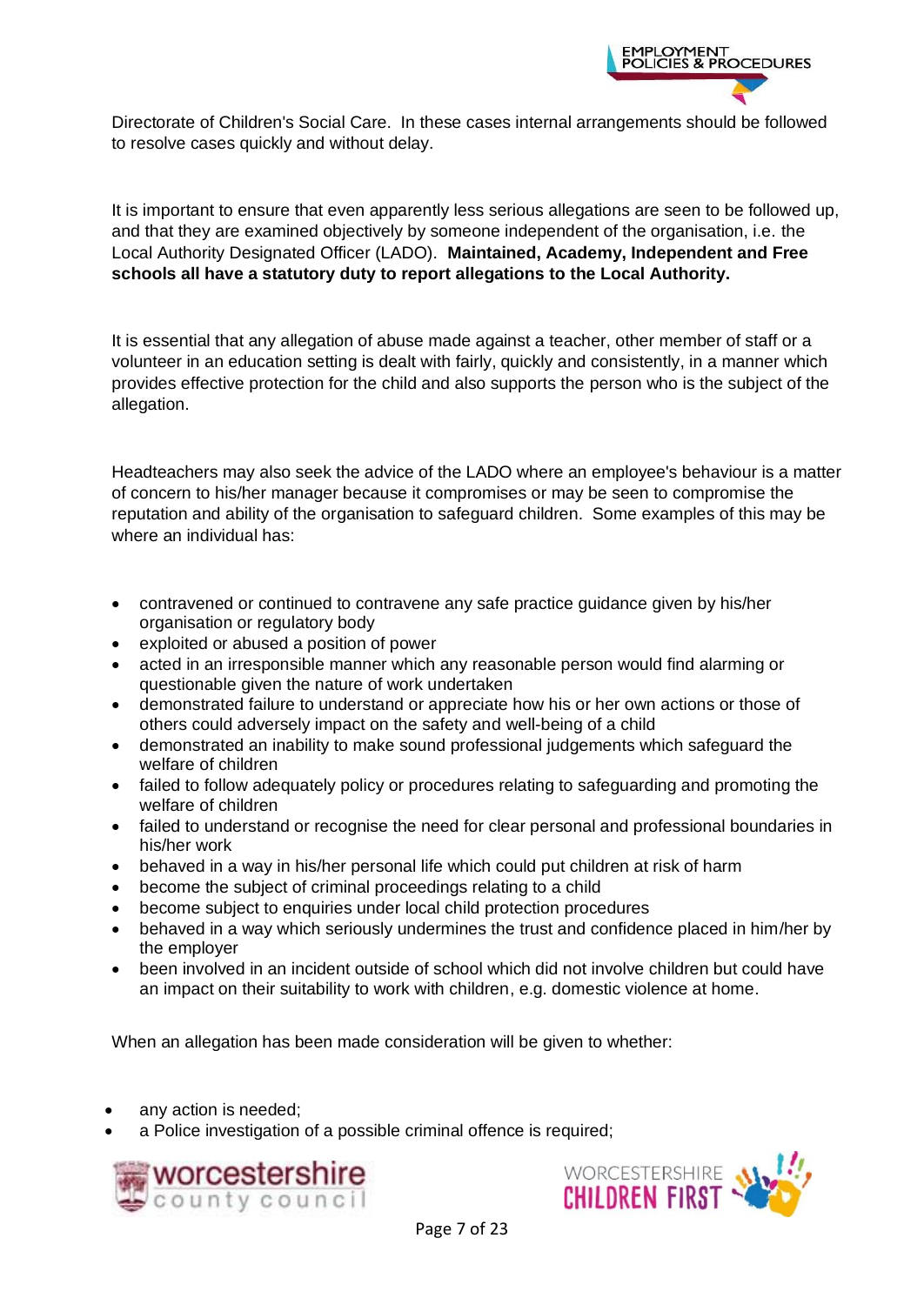

- enquiries and assessment by Children's Social Care are required about whether a child is in need of protection or in need of services;
- disciplinary action or other sanction may be necessary.

In some circumstances, following the outcome of an investigation/Police action, it may be necessary to report the member of staff to the Disclosure and Barring Service (DBS) for consideration of inclusion on their barred lists and for referral to the Teaching Regulation Agency.

#### <span id="page-7-0"></span>**4. Safeguarding Children**

Educational establishments play an important part in the prevention and detection of abuse and neglect, through their own policies and procedures for safeguarding children, creating and maintaining a safe environment, and through the curriculum. They promote resilience in children by helping them to stay safe from harm and encouraging them to talk to someone if they have worries or concerns. Staff members play a crucial role in this process in noticing indications of abuse or neglect and in reporting concerns to Children's Social Care but in rare circumstances staff in educational establishments have been found to be responsible for child abuse. Given their daily contact with children in a variety of situations, staff are also vulnerable to accusations of abuse, leading to allegations from children, parents or other staff members.

These allegations must be taken seriously, and while they may be found to be false, malicious or unsubstantiated, they may also be well founded. Children or parents may make a direct referral to the Police or Children's Social Care, who will discuss the allegations with the LADO.

#### <span id="page-7-1"></span>**5. Abuse of Position of Trust**

All adults working with children and young people are in a position of trust in relation to the young people in their care.

Where a person aged 18 or over is in a specified position of trust with a child under 18 it is an offence for that person to engage in sexual activity with or in the presence of that child or to cause or insight that child to engage in or watch sexual activity.

For further information see guidance on the Sexual Offences Act 2003 at [www.legislation.gov.uk.](http://www.legislation.gov.uk/)



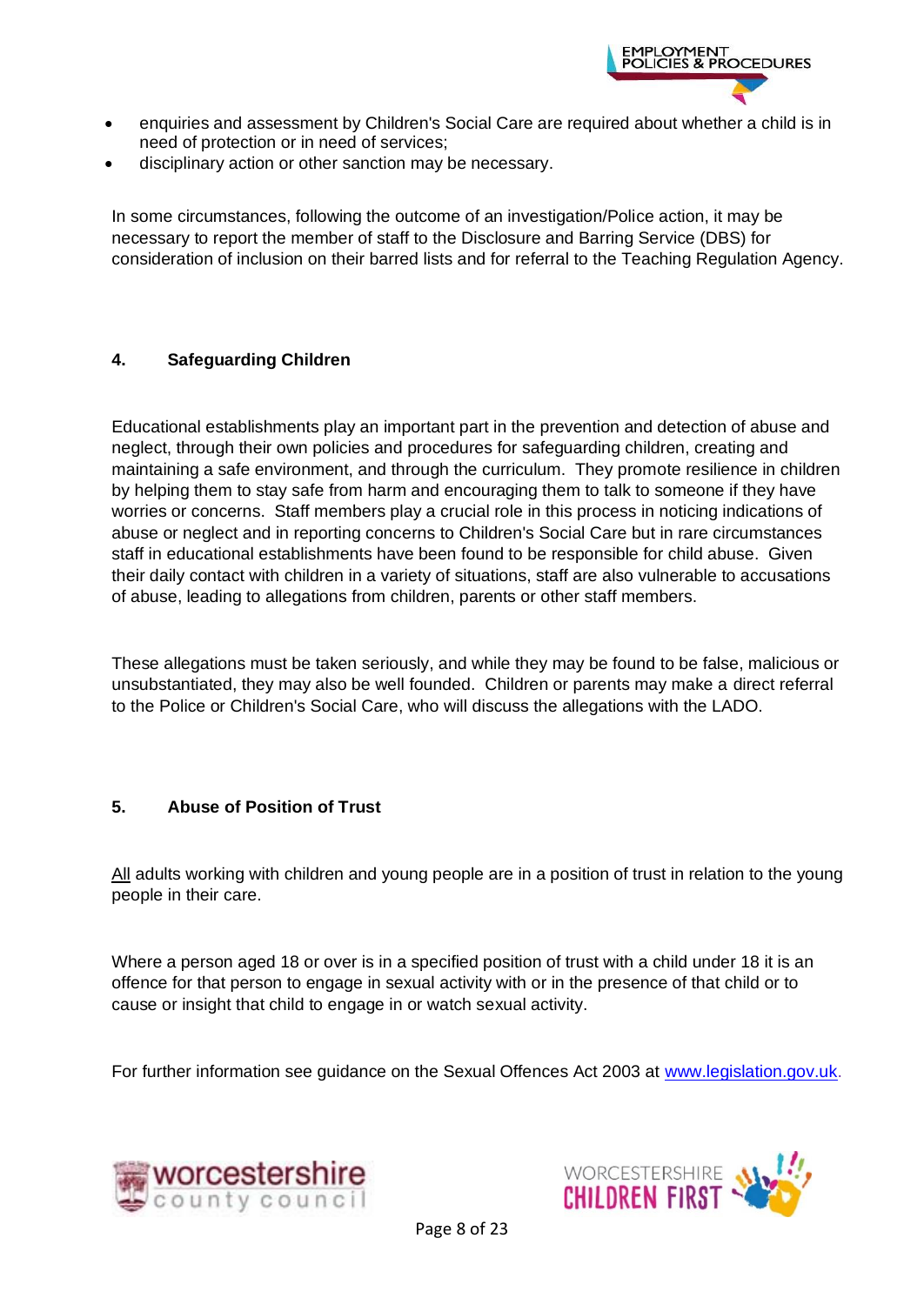

#### <span id="page-8-0"></span>**6. Restrictive Physical Intervention (RPI)**

Where an allegation is made involving the use of physical intervention, consideration should be given to whether the action taken was necessary and proportionate.

Where an incident relates to the use of reasonable force to restrain a child, it will be appropriate for the Headteacher to deal with this in accordance with school/establishment procedures, following guidance in the 'Use of Reasonable Force' (DfE July 2013).

All such incidents should be reported, recorded and discussed with parents as soon as possible in line with the school policy.

If an allegation of assault is made following a restraint, this must be seen as a child protection matter, discussed with the LADO in accordance with these procedures.

If in doubt, the Headteacher should consult with the LADO to establish whether the use of force was necessary and proportionate.

#### <span id="page-8-1"></span>**7. Procedure for Managing Allegations**

Allegations may be made directly to the Headteacher by children, parents, members of staff or other persons. In some instances, allegations are made directly to the Police, who will inform Children's Social Care if they believe the allegation meets the threshold for referral. The LADO will contact the Headteacher to discuss the allegation and advise on the action needed.

All staff have a responsibility to report a member of staff they believe is 'harming' or using unacceptable behaviour towards a child, to the Headteacher. Where a child or adult reports concerns to a member of staff, they must be listened to and taken seriously. The member of staff **must not attempt to investigate the allegation** but inform the Headteacher and provide a full written and dated account of what has been reported.

The Headteacher should inform the LADO of all allegations **on the same day** or next working day. Church Schools should also inform their Diocesan Boards of allegations. Schools or settings registered with Ofsted, should also inform Ofsted.



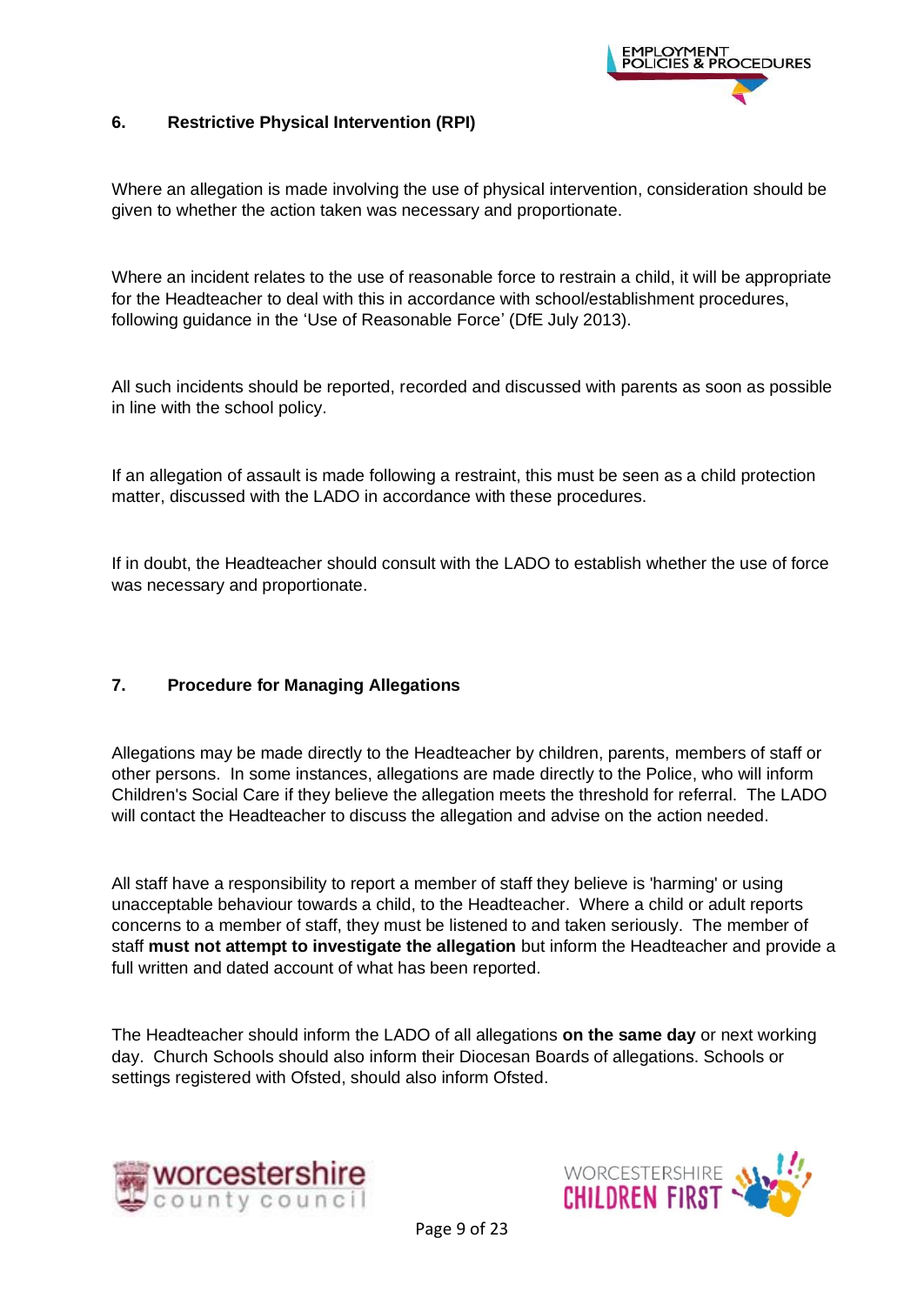

**The Headteacher must not take any action, commence an investigation, or inform the member of staff of the allegation before consulting with the LADO**, but may make basic enquiries to determine whether the allegation could possibly have occurred or to establish the facts of the allegation, if these were unclear, e.g.

- was the child/staff member in school on that day?
- could the child have had contact with the staff member?
- could there have been any witnesses?

In the first instance, the Headteacher should immediately discuss the allegation with the LADO. The purpose of an initial discussion is for the LADO and the Headteacher to consider the nature, content and context of the allegation and agree a course of action.

Any referral to the LADO must also be documented using the LADO referral form (**see Appendix 4**). This form should be completed and submitted to the LADO team using the secure email address contained in the form or can be sent via the Children's Services Portal as a secure communication.

To send via the Portal log on to: [https://capublic.worcestershire.gov.uk/ChS\\_Theme/](https://capublic.worcestershire.gov.uk/ChS_Theme/) and sign in to your account.

Click on drop-down menu 'Secure Communications'

Select 'Send Secure Communication'

Send Communication to: Team

Select Team: LADO Referral Form

Complete 'Title', 'Message' and 'Add Document(s)': please note the Message box is limited to three lines of text

Click 'Send Communication'.



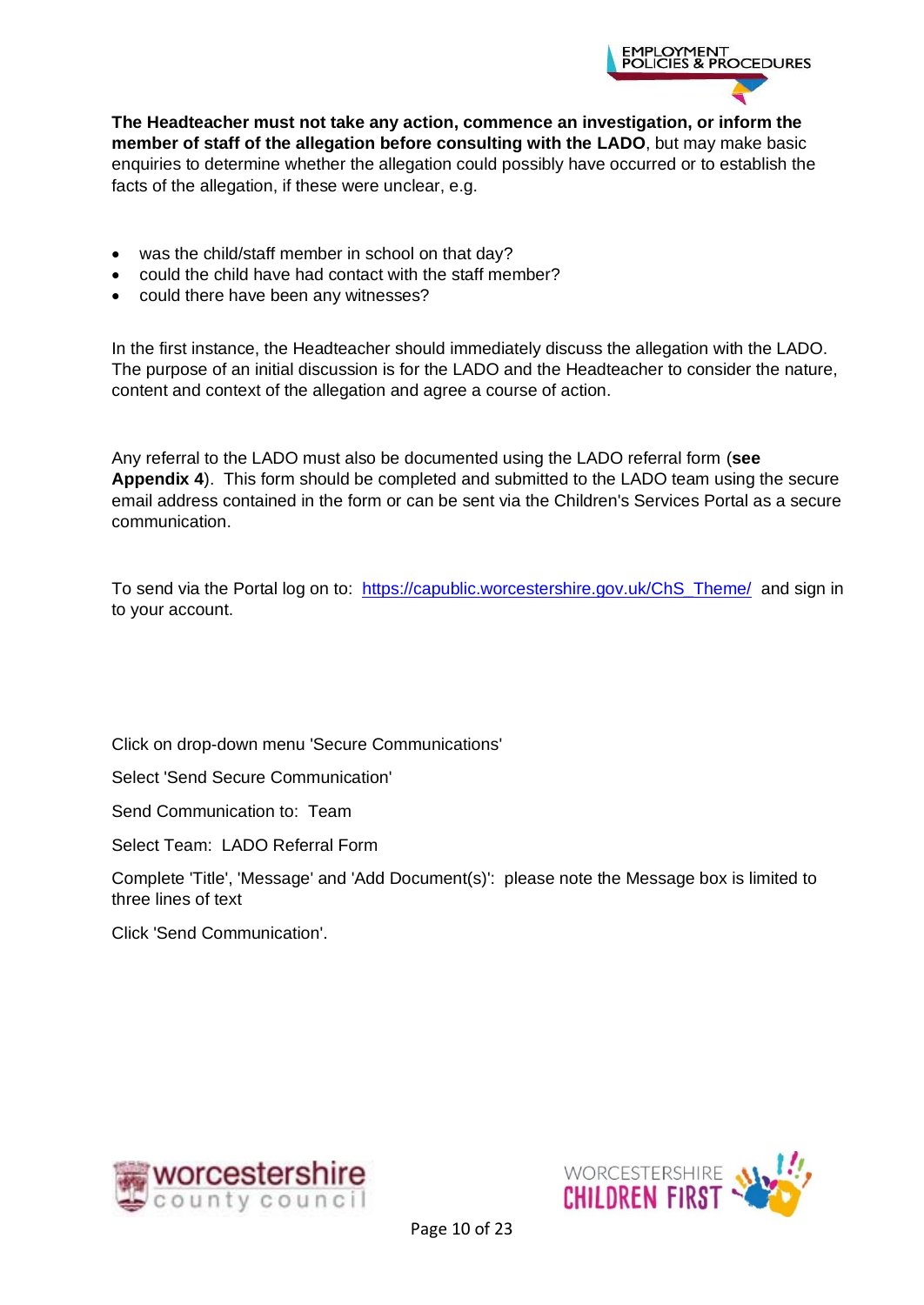| <b>Children's Services Portal</b>                        | (a) NetS Li Look @ MyVi K My H @ Heal Li Sign @ Tire @ ChS @ RD W Clopi By WCC Y: (11) K Worc Clabc K Q-co @ Bann im News G Google<br><b>&amp; Deborah Cook C logout</b> |
|----------------------------------------------------------|--------------------------------------------------------------------------------------------------------------------------------------------------------------------------|
| Home<br>General Communications - Secure Communications - |                                                                                                                                                                          |
| <b>Send Secure Communication</b>                         |                                                                                                                                                                          |
| л.                                                       | Please note there is a change of functionality on this page to allow more than one                                                                                       |
| <b>Please Note</b><br>Send communication to:             | document to be uploaded and sent via secure communications.<br><b>Select Individual:</b>                                                                                 |
|                                                          | Type or double-click for list                                                                                                                                            |
| Schools<br>Individual<br>Team                            |                                                                                                                                                                          |
| Title:                                                   | Add Document(s):                                                                                                                                                         |
| Message:                                                 | Select files to attach by clicking the Browse and Upload Document(s) button below.<br>All attached documents will appear in the Uploaded Documentis) area.               |
|                                                          |                                                                                                                                                                          |
|                                                          | <b>Browse and Upload Documents</b>                                                                                                                                       |
|                                                          |                                                                                                                                                                          |
| <b>Uploaded Document(s):</b><br>No files uploaded        |                                                                                                                                                                          |
|                                                          |                                                                                                                                                                          |

If you have not yet registered for this service, you can contact 01905 766766 or email [chs.business.process@worcestershire.gov.uk](mailto:chs.business.process@worcestershire.gov.uk) to request an account.

The LADO may ask the Headteacher to provide or obtain any additional information which may be relevant such as previous history, whether the child or their family have made similar allegations and the individual's current contact with children. This initial sharing of information and evaluation may lead to a decision that no further action is to be taken in regard to the individual facing the allegation or concern, in which case this decision and a justification for it should be recorded, by both the Headteacher and the LADO, and agreement reached as to what information should be shared with the individual concerned and by whom. The Headteacher should then consider with the LADO what action should follow in respect of the individual and those who made the initial allegation.

The Headteacher should inform the staff member about the allegation as soon as possible **after** consulting the LADO. He or she should provide them with as much information as possible at the time. However, where a Position of Trust Meeting is needed, or Police or Children's Social Care need to be involved, the senior manager **should not** do that until those agencies have been consulted and have agreed what information can be disclosed to the person. Employers must consider carefully whether the circumstances of a case warrant a person being suspended from contact with children at the school until the allegation or concern is resolved (see section on Suspension). If the allegation is not demonstrably false or unfounded, and there is cause to suspect a child is suffering or is likely to suffer significant harm, a Position of Trust Meeting should be convened in accordance with 'Keeping Children Safe in Education'.

Where it is clear that an investigation by the Police or Children's Social Care is unnecessary, or the Position of Trust Meeting or initial evaluation decides that is the case, the LADO should discuss the next steps with the Headteacher. In those circumstances the options open to the school depend on the nature and circumstances of the allegation and the evidence and



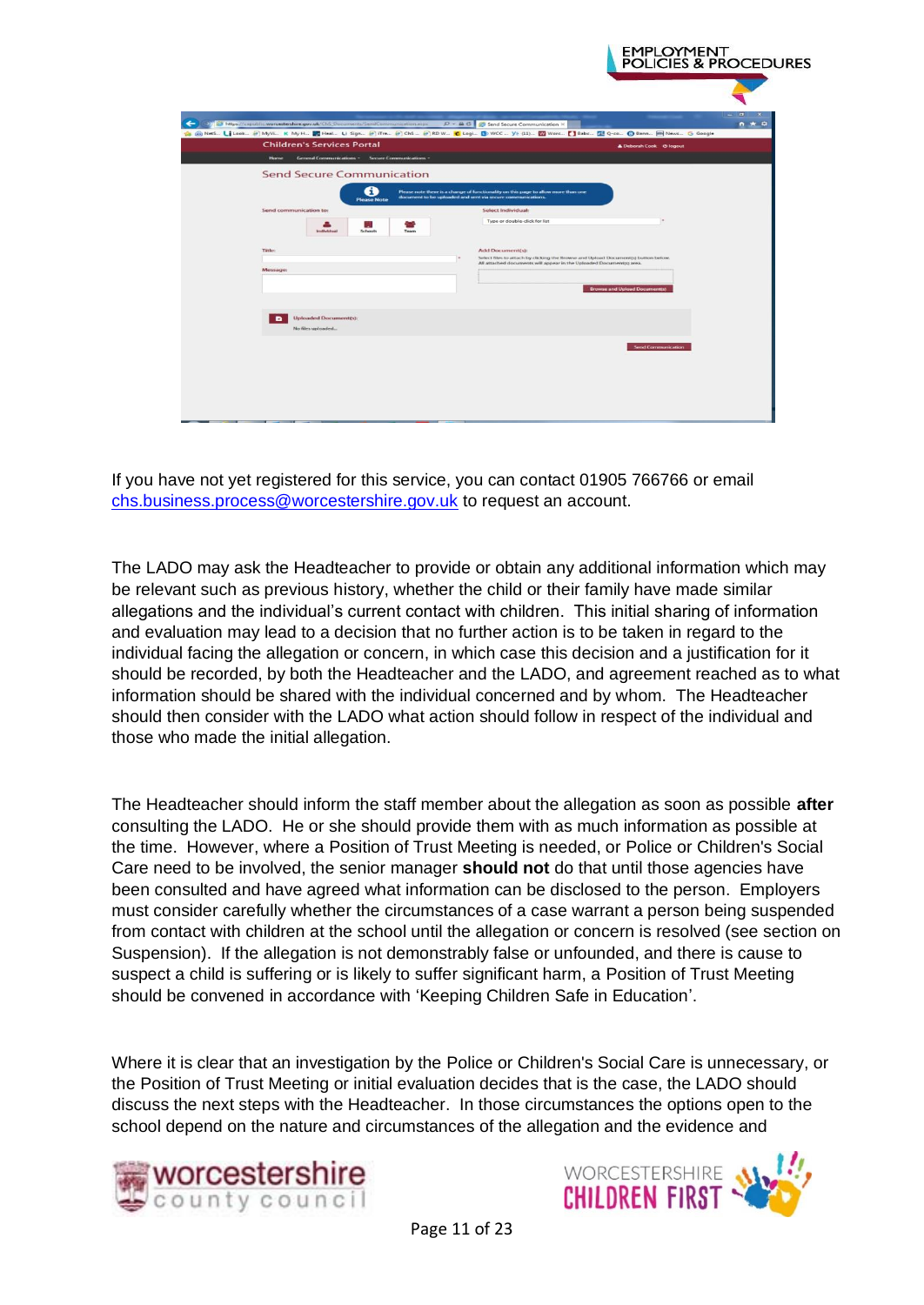

information available and will range from taking no further action to disciplinary action, up to and including summary dismissal or a decision not to use the person's services in future.

#### <span id="page-11-0"></span>**8. Referral to a Position of Trust Meeting**

When an allegation has been referred to and accepted by the Children's Social Care Family Front Door Service (previously known as Access Centre) a Position of Trust Meeting will be convened as soon as practicable.

The purpose of the Position of Trust Meeting is to consider the allegation or concern and decide on what action, if any, needs to follow. It is Chaired by the LADO.

The member of staff who is the subject of the allegation will not be invited to the meeting. However, the member of staff should normally be informed of the outcome and whether the matter will be investigated, at a time and in a form agreed at the meeting and as soon as possible after the meeting, unless prior knowledge may prejudice a police investigation. A leaflet entitled '*What happens if an allegation of abuse is made against you*' is available on ConnectEd for the Headteacher to give to the member of staff, to ensure they are aware of the process that will be followed.

#### **Attendance at the Position of Trust Meeting**

May include the following as appropriate:

- Local Authority Designated Officer (Chair).
- Children's Social Care Team Manager or Social Worker.
- Police Public Protection Unit.
- Senior Adviser for Safeguarding Children in Education.
- Headteacher (or Chair of Governors where allegation is against the Headteacher).
- Church Diocesan Officer, as appropriate.
- HR Consultant, when the allegation is against the Headteacher or is so serious that it is likely to lead to a formal investigation and/or dismissal.
- Representative of other Local Authorities where relevant, e.g. if the child is residing outside their 'home' authority in a residential school, foster placement, etc. or the staff member works in more than one authority or lives and works in different authorities.
- Any other relevant professional who has information or professional expertise, which could assist the meeting, e.g. health professional.



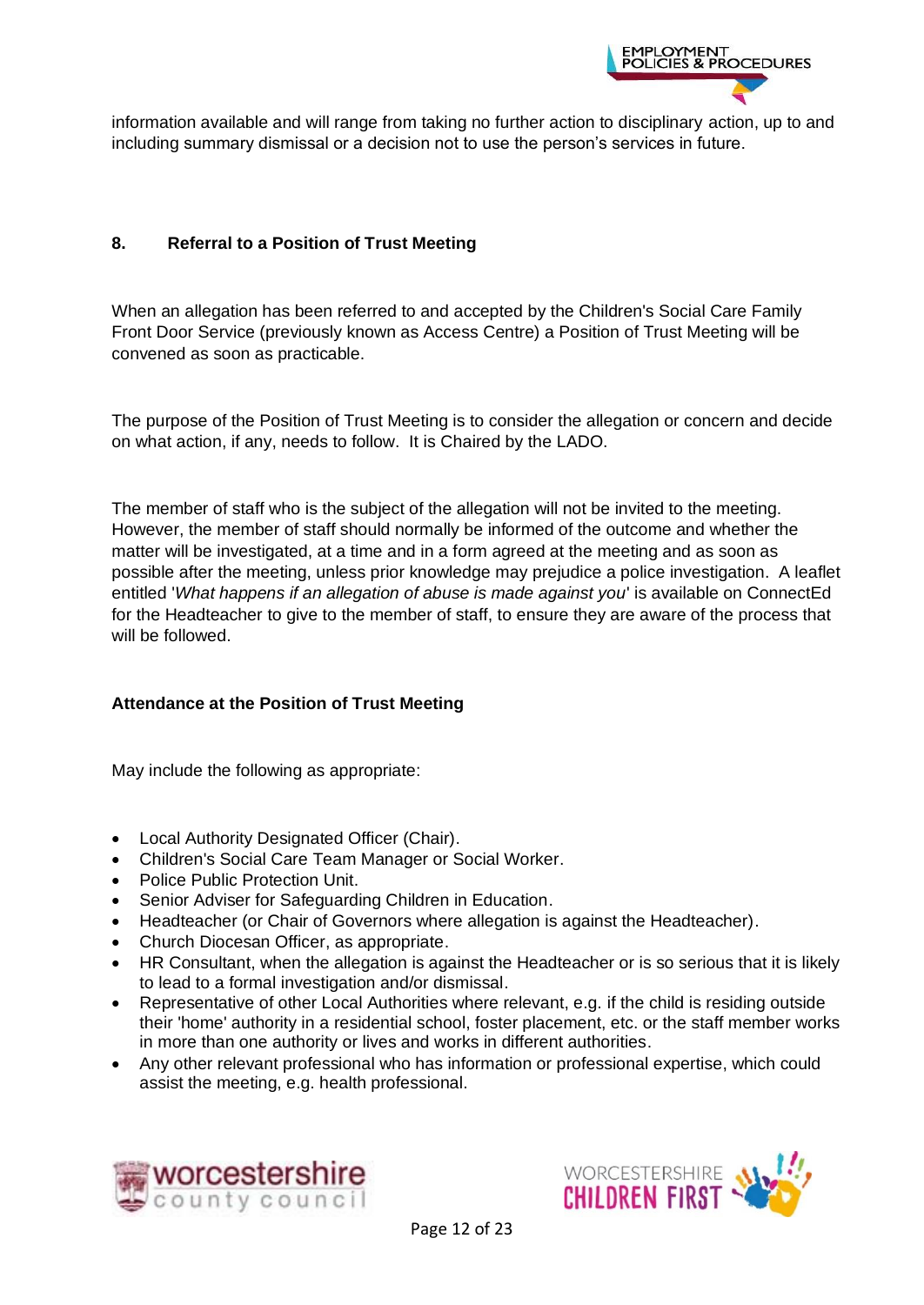

#### **Purpose of the Position of Trust Meeting**

- Consider the nature, content and context of the allegation and whether there have been any previous allegations.
- Consider the risk to the child/other children within or outside the workplace.
- Determine the need for a child protection enquiry and/or criminal investigation (joint or single agency).
- Establish a clear action plan with timescales.
- Decide who to inform and when.
- Make recommendations that suspension, disciplinary, competency, regulatory or complaint procedures be undertaken.
- Consider the need to inform other relevant parties and the need to prepare agreed media statements.
- Agree criteria for a re-referral if new evidence comes to light in any 'internal' procedure which suggests a further Position of Trust Meeting is needed.

#### **Outcome of the Position of Trust Meeting**

Following consideration of the allegation and other relevant information, the following courses of action may be agreed:

- no further action:
- a Police investigation of a possible criminal offence;
- enquiries and assessment by Children's Social Care about whether a child is in need of protection or in need of services;
- an internal Local Authority/school investigation which may lead to management guidance/training and/or disciplinary procedures.

#### <span id="page-12-0"></span>**9. External Investigations**

Where the Police or Social Care are investigating an allegation, a LA/school internal investigation is normally held in abeyance until the outcome is known. However, in consultation with the Police an internal investigation may be conducted in parallel.

Investigations should be conducted as quickly as possible and the member of staff given regular progress updates.



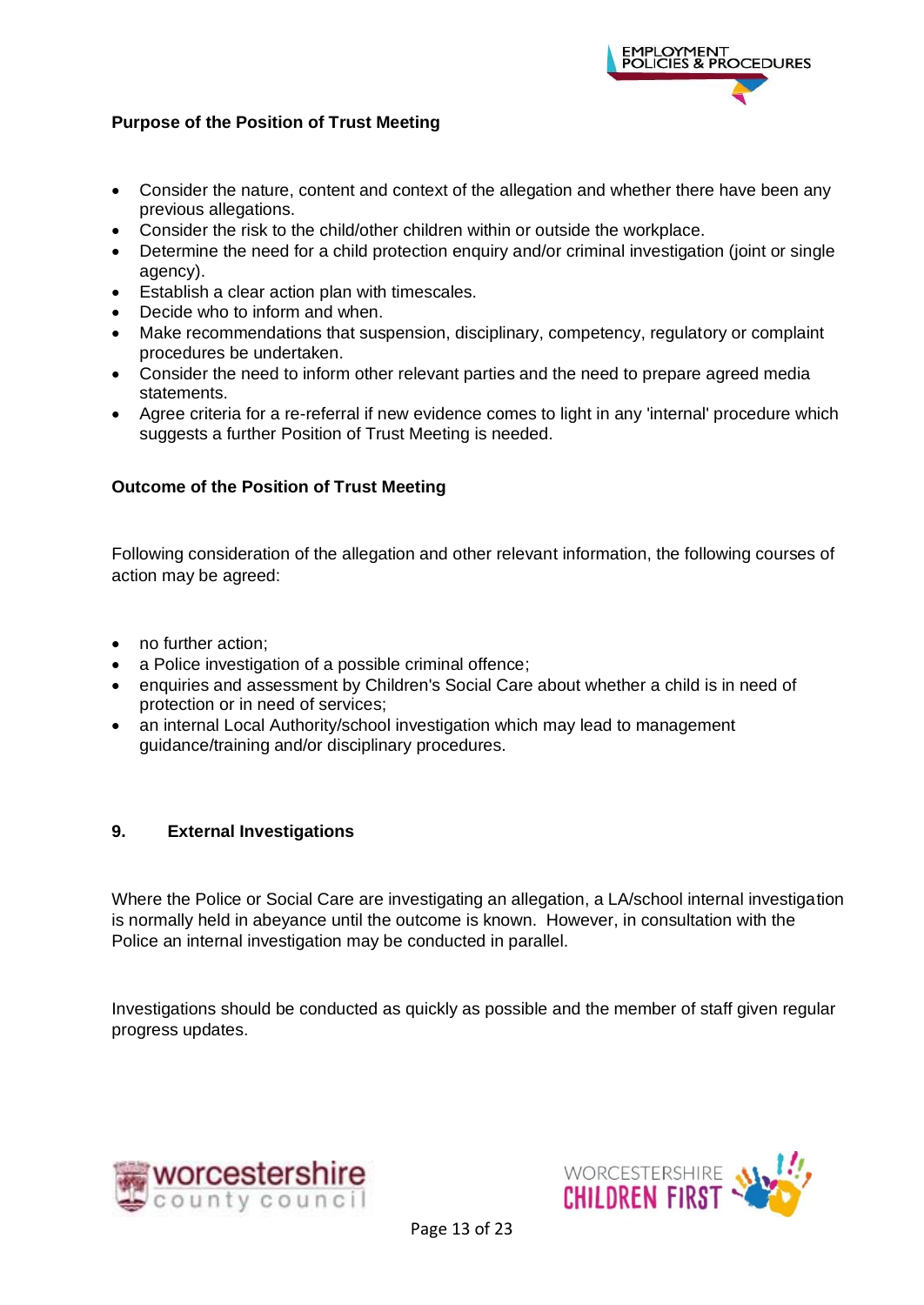

#### <span id="page-13-0"></span>**10. Managing an Internal Investigation / the Disciplinary Process**

Following completion of an external investigation or if the matter is not pursued by the Police or Children's Social Care an allegation against a member of staff may require an internal investigation to determine whether disciplinary action is needed. Disciplinary action should not be taken until the alleged misconduct has been properly investigated.

An investigation will normally involve an interview with the member of staff concerned who may be accompanied by a colleague or trade union representative. The Senior Adviser for Safeguarding Children in Education and/or HR Consultancy for Schools will support the Headteacher throughout this process.

The investigation may conclude that:

- no further action is required;
- it may be appropriate to offer support or further training;
- it would be appropriate to give management guidance in order to register concerns, without recourse to disciplinary action;
- a referral to the formal disciplinary procedure is needed.

#### **Disciplinary Hearing**

Please refer to *'Guidelines on the Use of Disciplinary Procedure'* available on ConnectEd or from HR Consultancy for Schools or the school's own disciplinary procedures, or relevant Diocesan Procedures.

Guidance on the consideration of evidence (**see Appendix 2**).

#### <span id="page-13-1"></span>**11. Supporting those involved**

It is important that the member of staff is supported throughout this process, kept informed of the course of the investigation and advised of other support available.

The school should appoint a named representative to keep the person who is the subject of the allegation informed of the progress of the case and consider what other support is appropriate for the individual.



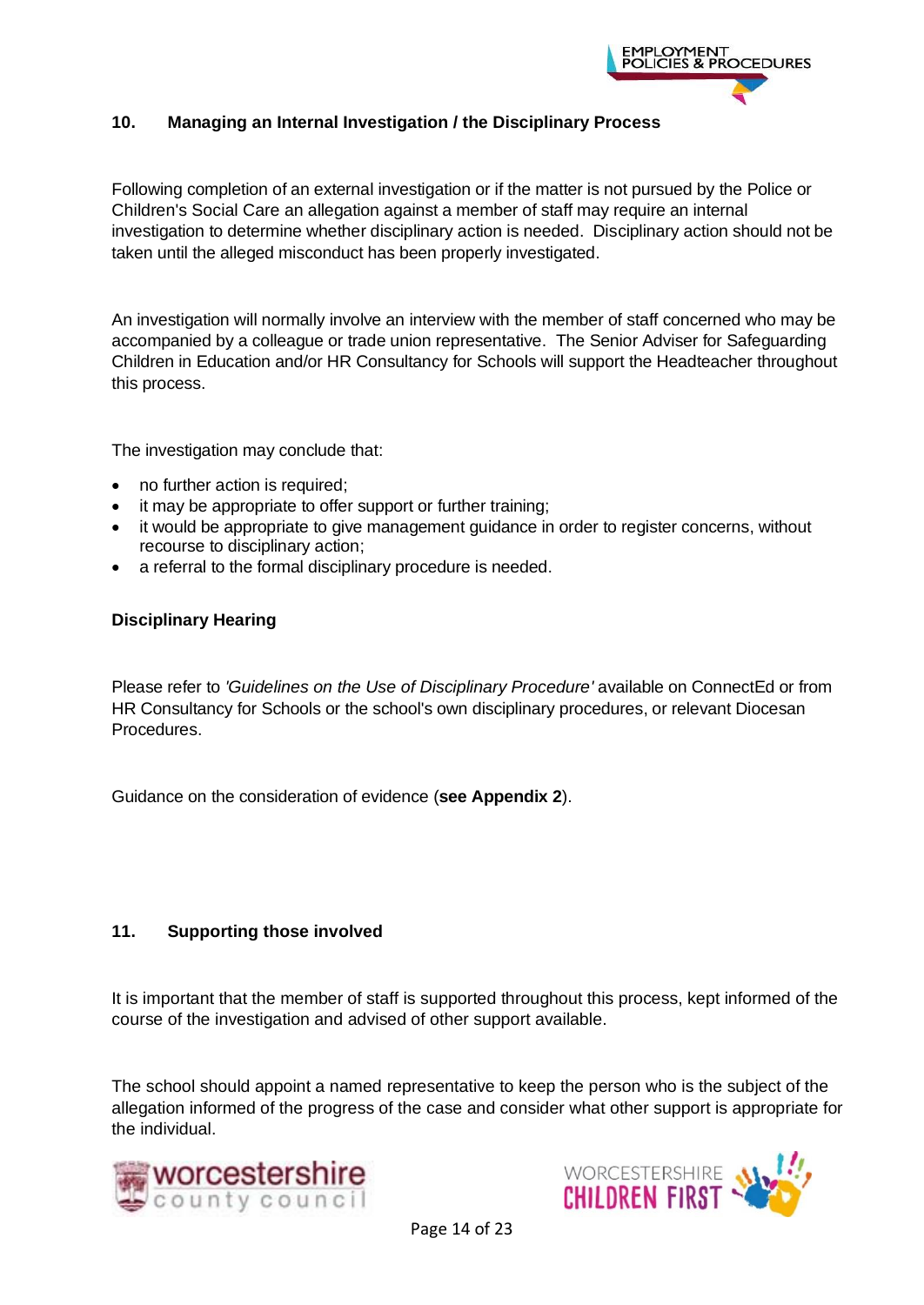

**Trade Union** – the member of staff subject to the allegation should be advised to contact their trade union or professional association for support, including legal support. If a member of staff is interviewed by the Police they can ask for their union solicitor to be present, if applicable.

If the member of staff is not a member of a trade union, support in the form of providing advice on the procedure may be available from a HR Consultant not involved in the case, but that Consultant will not be able to make representations on behalf of the member of staff.

**Support for Colleagues** – concerns are sometimes raised by colleagues who have witnessed behaviour that they consider to be abusive or inappropriate. It is important to enable staff to disclose their views without fear of retribution, even if the concerns are subsequently unsubstantiated. Such staff should be supported in accordance with the County Council's or school's 'Confidential Reporting (Whistleblowing) Policy'.

**Occupational Health Service** – where applicable, support may also be available through the schools Occupational Health provider.

#### <span id="page-14-0"></span>**12. Suspension**

When an allegation is made against a member of staff, the possible risk of harm posed should be evaluated and managed. It may be necessary to consider whether the member of staff should be asked to refrain from work or suspended for the duration of the investigation.

#### **Suspension should not be an automatic response when an allegation is reported; all options to avoid suspension should be considered prior to taking that step.**

Based on assessment of risk, the following alternatives should be considered by the Headteacher before suspending a member of staff:

- redeployment within the school so that the member of staff does not have direct contact with the child or children concerned;
- providing an assistant to be present when the member of staff has contact with children;
- redeploying to alternative work in the school so the member of staff does not have unsupervised access to children;
- moving the child or children to classes where they will not come into contact with the member of staff, making it clear that this is not a punishment and parents have been consulted;



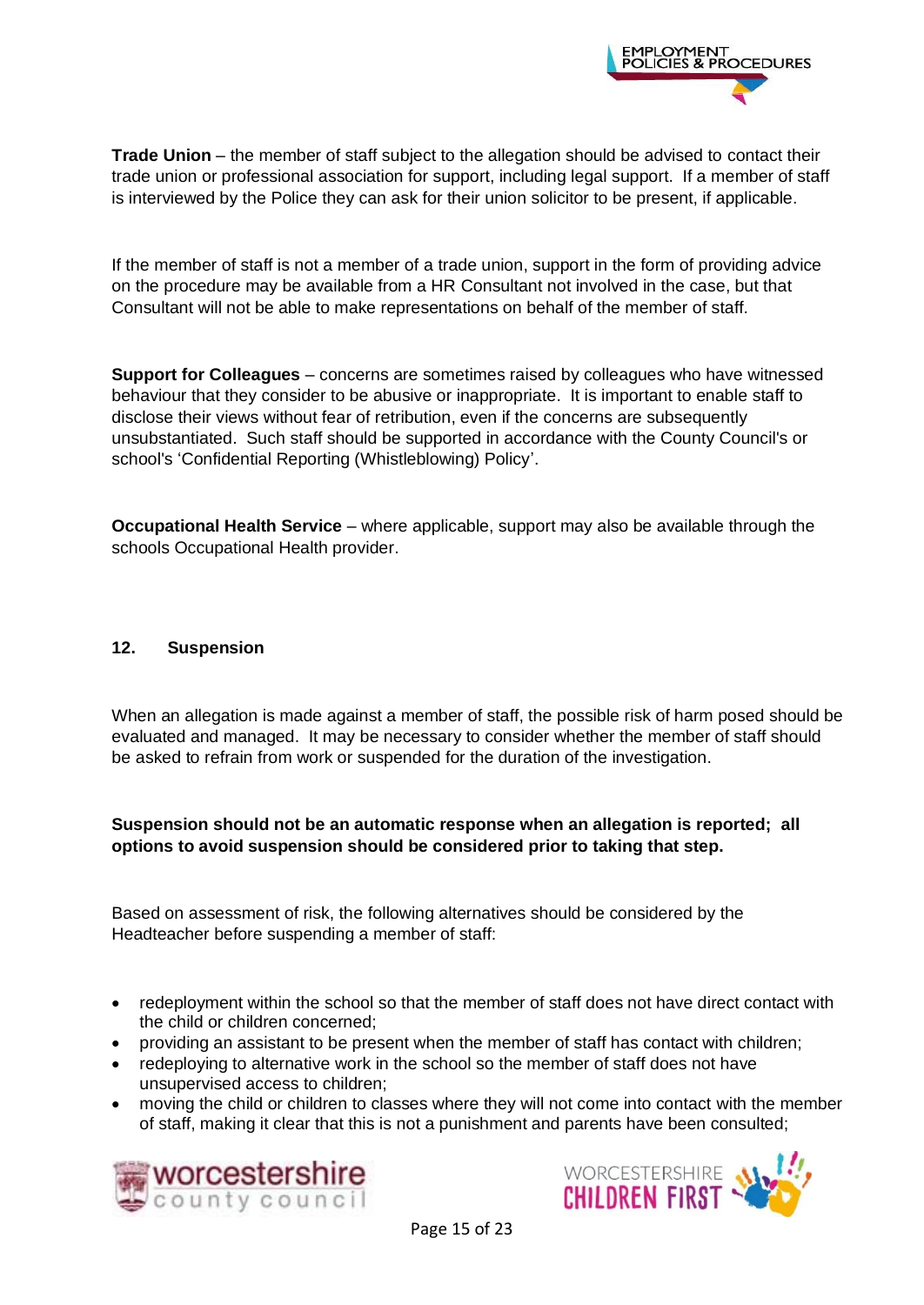

- temporarily redeploying the member of staff to another role in a different location; for example to an alternative school, work for the local authority or academy trust, including homeworking if appropriate; or
- paid leave of absence; mutual agreement to refrain from work.

Where it is deemed there is no alternative, suspension should only be considered on the following grounds:

- where a child or children are deemed to be at risk:
- where suspension is necessary to ensure the investigation is not impeded or prejudiced;
- where the allegation is of an exceptionally serious nature that dismissal for gross misconduct is a possible outcome.

If suspension is considered necessary, the rationale and justification for such a course of action should be agreed and recorded. This should also include what alternatives to suspension have been considered and why they were rejected.

Written confirmation should be sent to the member of staff within one working day, giving as much detail as appropriate for the reasons for the suspension.

Suspension is intended as a safeguard for both the child and the member of staff concerned. However, being suspended or asked to refrain from work can cause great anxiety to the person and also impact on colleagues.

The decision to suspend is made by the Headteacher or Head of Service. Children's Social Care Services or the Police cannot require the school to suspend a member of staff or volunteer, although the school should give appropriate weight to their advice. The power to suspend is vested in the school. The Headteacher or Head of Service should take advice from the LADO and HR Consultancy for Schools. A Position of Trust Meeting may recommend suspension which will need to be seriously considered.

Due consideration should be given to the potential permanent professional reputational damage to the employee that can result from suspension where an allegation is later found to be unsubstantiated or maliciously intended.

Only the Head of Service, for centrally employed staff can impose or lift a suspension. In maintained schools the Headteacher can authorise a suspension of a member of staff, but only the Governing Body of the school has the power to lift a suspension.



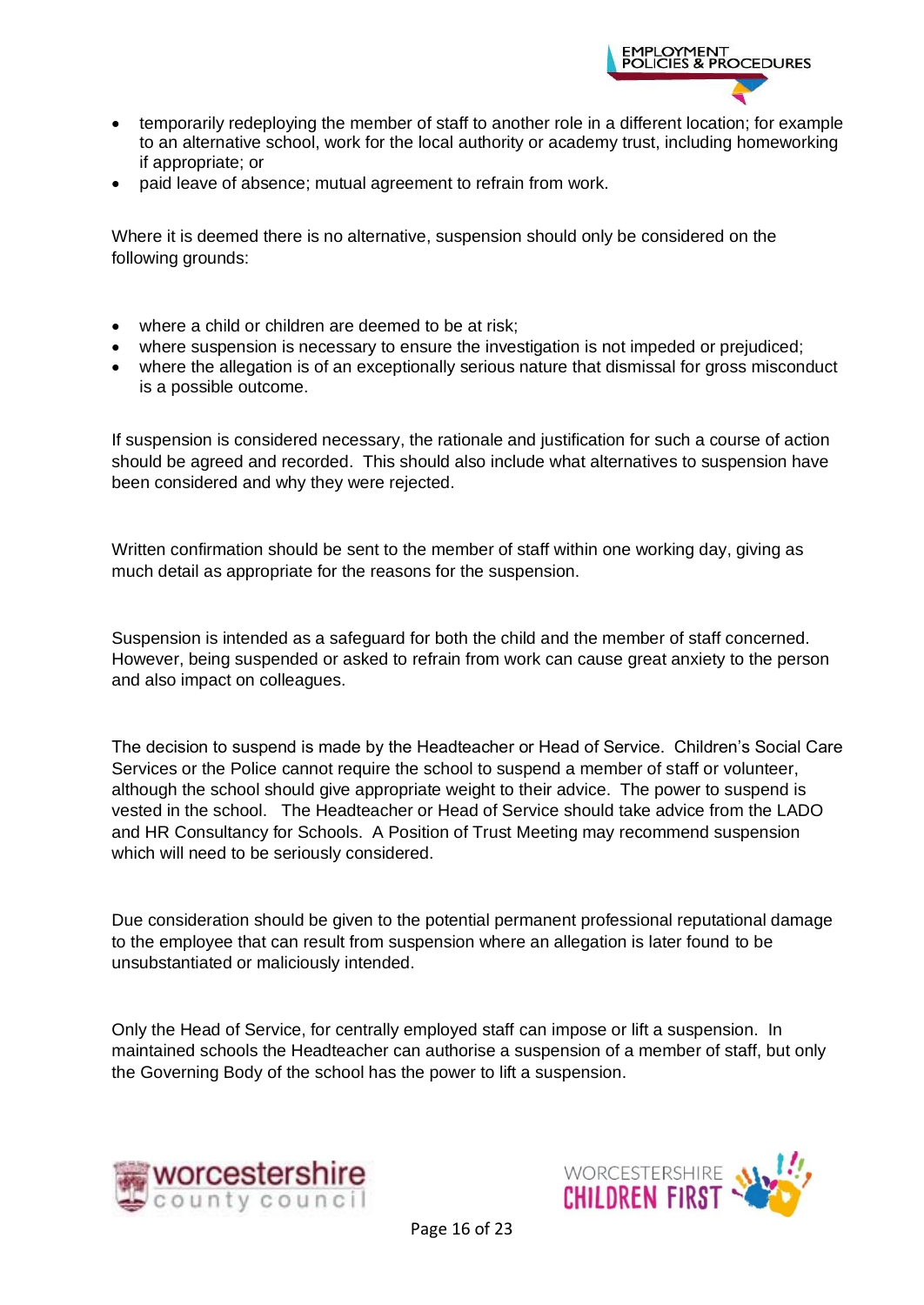

Academies are advised to check the individual arrangements for the Academy or Academy Trust regarding who has the authority to impose or lift a suspension, often this is only the Principal of the Academy.

#### **Review of Suspension**

Suspension will be on full pay and the lifting of the suspension may be considered at any time during the proceedings. The suspension should be reviewed every 20 working days or at a mutually agreed time and the member of staff given the opportunity to attend a meeting to discuss the suspension. It would not be appropriate to discuss the allegation itself but determine whether the suspension is still necessary.

#### **Support for Suspended Member of Staff**

Employers have a duty of care to their employees and should act to manage and minimise the stress inherent in the allegations process. The suspended member of staff should be given the name of a person, as an information contact to keep them updated on the progress of the investigation and consider what other support is appropriate.

A colleague contact or link person within school should be arranged to keep the member of staff updated on any work-related changes. The type of information and frequency of contact should be agreed, but colleagues should not comment on or discuss the investigation.

All employment matters relating to an individual employee remain confidential.

Social contact with colleagues and friends must not be prevented unless there is evidence to suggest that such contact is likely to be prejudicial to the gathering and presentation of evidence.

In cases where it is decided on the conclusion of the case that a person who has been suspended can return to work, the school should consider how best to facilitate that. Most people will benefit from some help and support to return to work after a very stressful experience. Depending on the individual's circumstances, a phased return and/or the provision of a mentor to provide assistance and support in the short term may be appropriate. The school should also consider how the person's contact with the child or children who made the allegation can best be managed if they are still a pupil at the school.



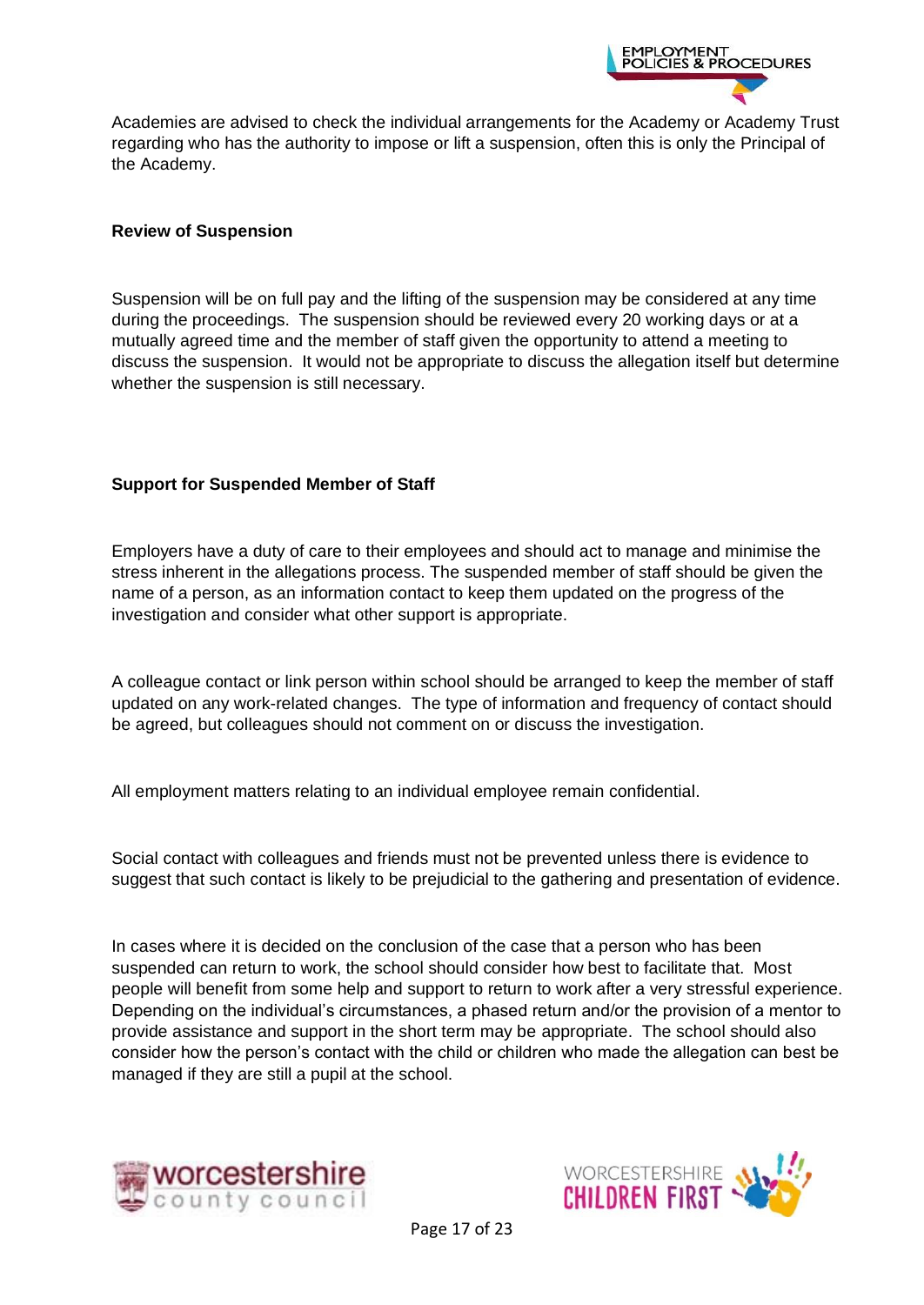

#### <span id="page-17-0"></span>**13. Supply, Casual or Volunteer Workers**

In some circumstances the school at which a person works will need to consider an allegation where the person does not have an ongoing employment contract with them, for example: supply teachers, casual/agency workers, volunteers or contractors.

Whilst schools are not the employer, they need to ensure that allegations are dealt with properly. In no circumstances should a school cease to use a supply teacher, for example, due to safeguarding concerns, without finding out the facts and liaising with the LADO to determine a suitable outcome. The school should have a discussion with the employment agency (in the case of a supply teacher) about whether it is appropriate to suspend the supply teacher or redeploy to another part of the school whilst they carry out an investigation. The member of staff should be advised to contact their trade union representative or work colleague for support.

Both the school and the employer of the member of staff should fully co-operate with the LADO to ensure proper sharing of information, particularly taking account of any previous concerns or allegations known by the employer during the investigation and also regarding the need to make a referral to the DBS, if necessary.

If schools are using staff employed by another company they should inform them of their process for managing allegations (specifically this procedure).

#### <span id="page-17-1"></span>**14. Communication with Staff, Governors, Parents, Children and the Media**

It is important that every effort is made to maintain confidentiality and guard against unwanted publicity while an allegation is being investigated. Details of the complaint should not be discussed with members of staff or Governors, although the Headteacher may wish to inform the Chair of Governors that an allegation is being investigated.

Similarly, when an allegation concerns the Headteacher the Chair of Governors investigating the matter should not inform or discuss the allegation with the full governing body but may wish to take advice from Governor Services or the establishment's HR Consultant.

Consideration should be given to:

- who needs to know and, importantly, exactly what information can be shared;
- how to manage speculation, leaks and gossip;



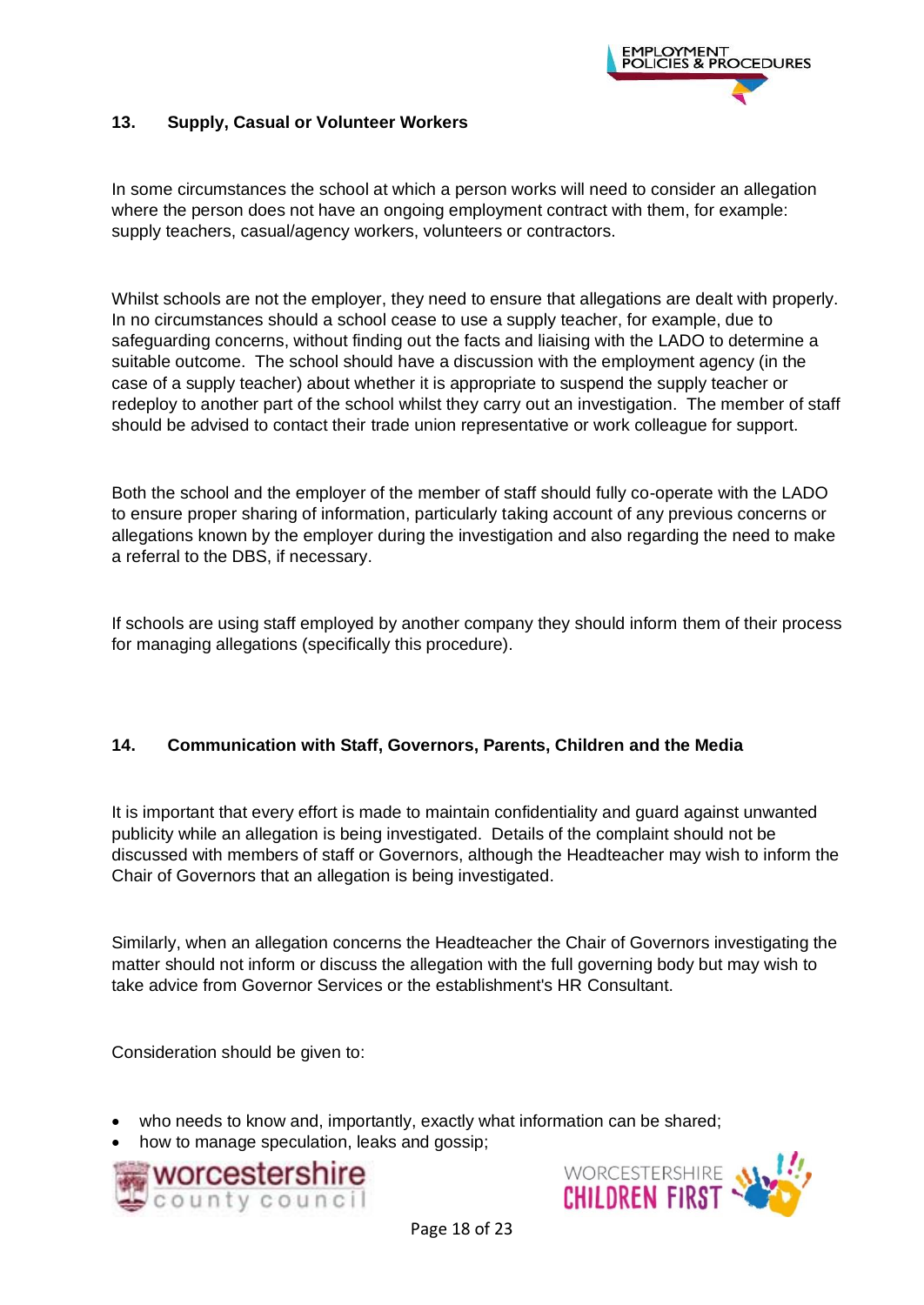

- what, if any information can be reasonably given to the wider community to reduce speculation; and
- how to manage press interest if and when it should arise.

In the event of educational establishments or schools, other than academies, receiving media enquiries, the County Council's Press Officer should be contacted for advice on the timing and content of a press statement. (Church Schools may also need to contact the Diocesan Press Officer.) Academies should consult with their legal advisers when preparing a press statement.

The Education Act 2002 introduced reporting restrictions preventing the publication of any material that may lead to the identification of a teacher who has been accused by, or on behalf of, a pupil from the same school (where that identification would identify the teacher as the subject of the allegation).

'Publication' includes 'any speech, writing, relevant programme or other communication in whatever form, which is addressed to the public at large or any section of the public'. This means that a parent who, for example, published details of the allegation on a social networking site would be in breach of the reporting restrictions (if what was published could lead to the identification of the teacher by members of the public).

If the parents or carers of a child or children involved are not aware of the allegation, they should be advised of the allegation as soon as possible, after discussion with the LADO. In circumstances in which the Police or Social Care may need to be involved, the LADO will consult those colleagues about how best to inform parents. In some circumstances the school may need to advise parents of an incident involving their child straight away, for example if a child has been injured while at school or in a school related activity and requires medical treatment.

Parents/carers should be kept informed of the progress of the case and told the outcome where there is not a criminal prosecution. The deliberations of a disciplinary hearing and the information taken into account in reaching a decision, should not normally be disclosed.

#### <span id="page-18-0"></span>**15. False, Unsubstantiated, Unfounded or Malicious Allegations**

#### **(see Appendix 1 for definitions)**

The Headteacher/Police/Position of Trust Meeting may conclude, without or following an investigation, that an allegation is unfounded. In this case the Headteacher in consultation with the LADO should:



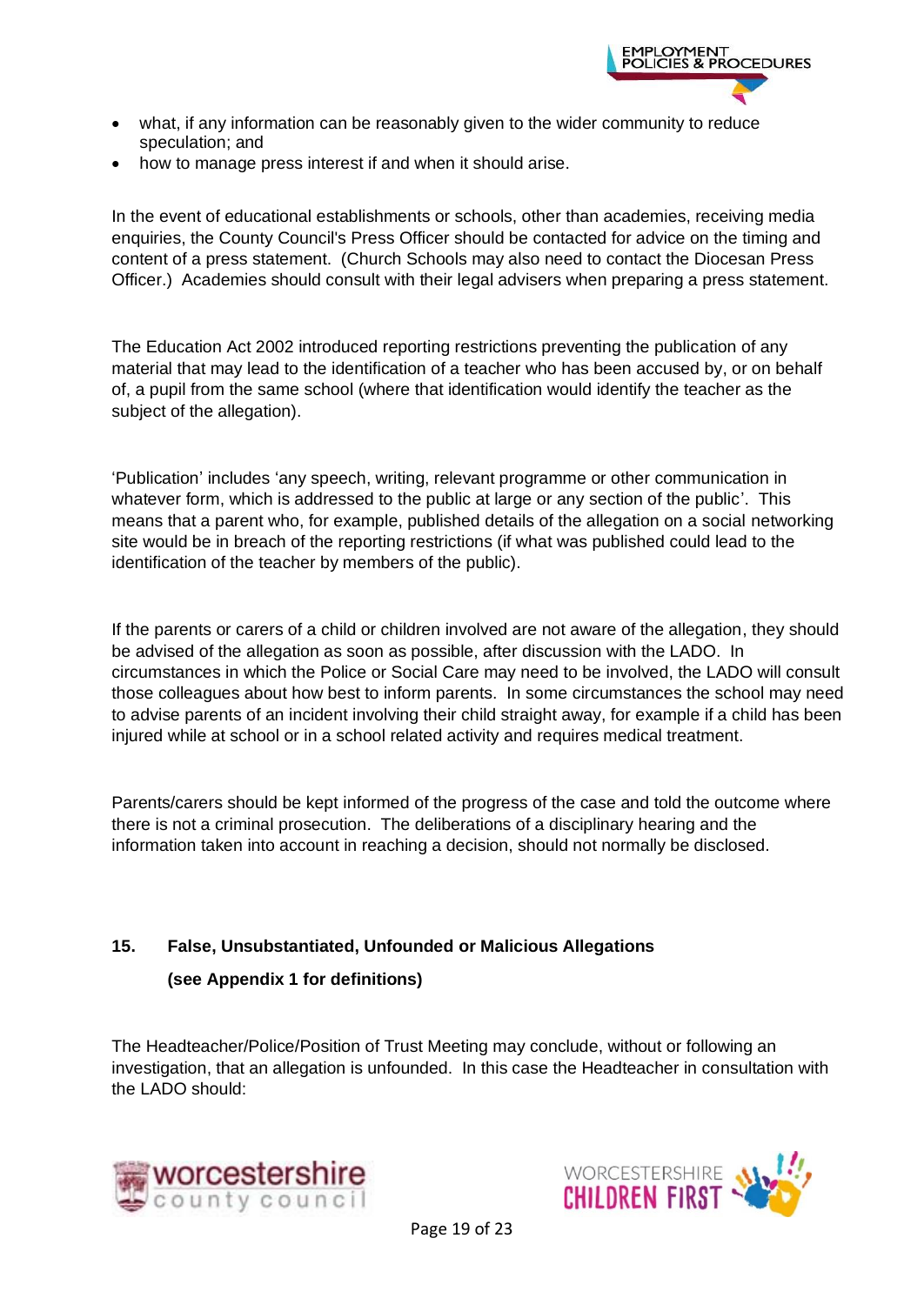

- inform the member of staff orally and in writing that no further action is being taken against them under child protection or disciplinary procedures;
- offer counselling and/or professional support to the member of staff, as appropriate;
- inform the parents of the child/ren of the allegation that it has been dealt with appropriately: parents do not have the right to know the detail of any investigation;
- consider appropriate support for the person who made the allegations.

In the event that the allegation is made by someone external to the school, the Police should be asked to consider whether any action might be appropriate against the person responsible.

Discussions should take place on how to support the member of staff if the allegation was made by a child within the school. This may include moving classes and/or providing another adult to work in the class.

Pupils that are found to have made malicious allegations are likely to have breached school behaviour policies. The school should therefore consider whether to apply an appropriate sanction, which could include temporary or permanent exclusion (as well as referral to the Police if there are grounds for believing a criminal offence may have been committed). In September 2010 The Crown Prosecution Service provided guidance on harassment under the Protection of Harassment Act 1997. This can be found at: [www.homeoffice.gov.uk/about-us/corporate](http://www.homeoffice.gov.uk/about-us/corporate-publications-strategy/home-office-circulars/circulars-2012/018-2012/)[publications-strategy/home-office-circulars/circulars-2012/018-2012/.](http://www.homeoffice.gov.uk/about-us/corporate-publications-strategy/home-office-circulars/circulars-2012/018-2012/)

#### <span id="page-19-0"></span>**16. Referral to the Disclosure and Barring Service (DBS) and / or Teaching Regulation Agency**

If the allegation is substantiated and the person is dismissed or the school ceases to use the person's services, or the person resigns or otherwise ceases to provide his or her services, the LADO should discuss with the school and its HR Consultant whether a referral to the Disclosure and Barring Service (DBS) for consideration of inclusion on the barred lists or to the Teaching Regulation Agency is required.

There is a legal requirement for employers to make a referral to the DBS where they think that an individual has engaged in conduct (including inappropriate sexual conduct) that harmed (or is likely to harm) a child or if a person otherwise poses a risk of harm to a child. In such circumstances, the duty to refer an individual to the DBS arises where an employer has removed the individual from relevant work with children or the person has chosen to cease relevant work in circumstances where they would have been removed had they not done so. Professional misconduct cases should be referred to the relevant regulatory body. The DBS will consider whether to bar the person from working in regulated activity, which will include work in schools and other educational establishments. Local authorities, schools, academies and other bodies all have a statutory duty to make reports, and to provide relevant information to the DBS.



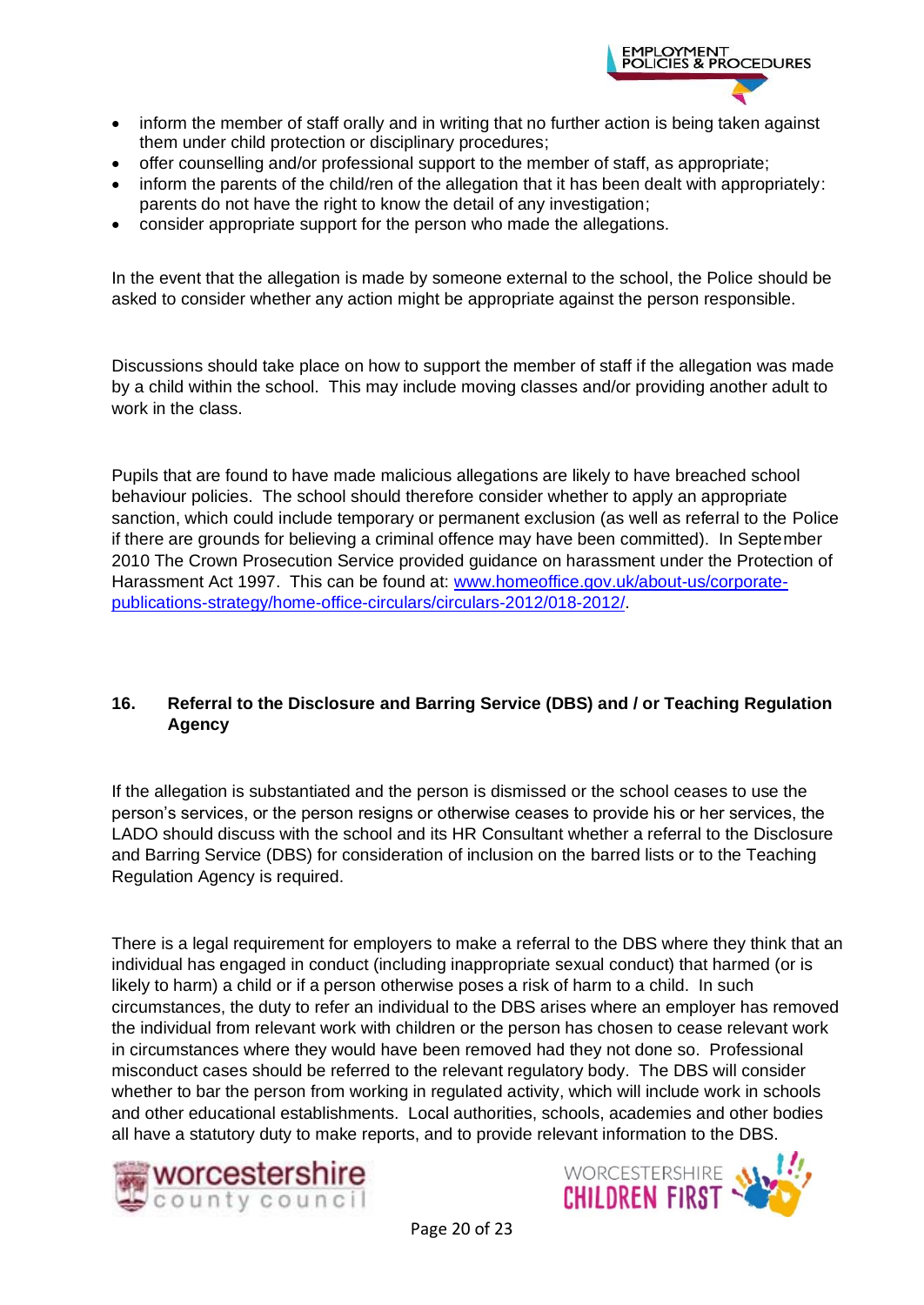

Referrals should be made as soon as possible after the resignation or removal of the member of staff involved and within one month of ceasing to use the person's services. This is from the date of dismissal not the date of the appeal hearing. HR Consultancy for Schools will provide further details on this process, where applicable.

#### <span id="page-20-0"></span>**17. Resignations and Settlement Agreements**

The fact that a member of staff tenders his/her resignation, or ceases to provide his/her services, must not prevent an allegation being followed up under these procedures. It is important that every effort is made to reach a conclusion and wherever possible, the member of staff is given the opportunity to answer the allegations and make representations before a conclusion is reached.

But the process of recording the allegation and any supporting evidence, and reaching a judgement about whether it can be substantiated on the basis of all the information available, should continue even if that cannot be done or the accused does not co-operate.

Settlement agreements (sometimes referred to as compromise agreements), whereby a member of staff agrees to resign if the school/establishment agree not to pursue disciplinary action and may agree a form of wording to be used in a future reference, **must not** be used where the person is the subject of an allegation. Any agreement would not in any event prevent a Police investigation, where appropriate, nor override the statutory duty to report the case to the DBS, where applicable.

#### <span id="page-20-1"></span>**18. Timescales**

It is in everyone's interests to resolve cases as quickly as possible without unnecessary delay, whilst enabling a fair and thorough investigation to take place. The time taken to investigate and resolve individual cases will depend on the seriousness and complexity of the investigation.

'Keeping Children Safe in Education' states that it is reasonable to expect that 80% of cases should be resolved within one month, 90% within three months, and all but the most exceptional cases should be completed within 12 months.



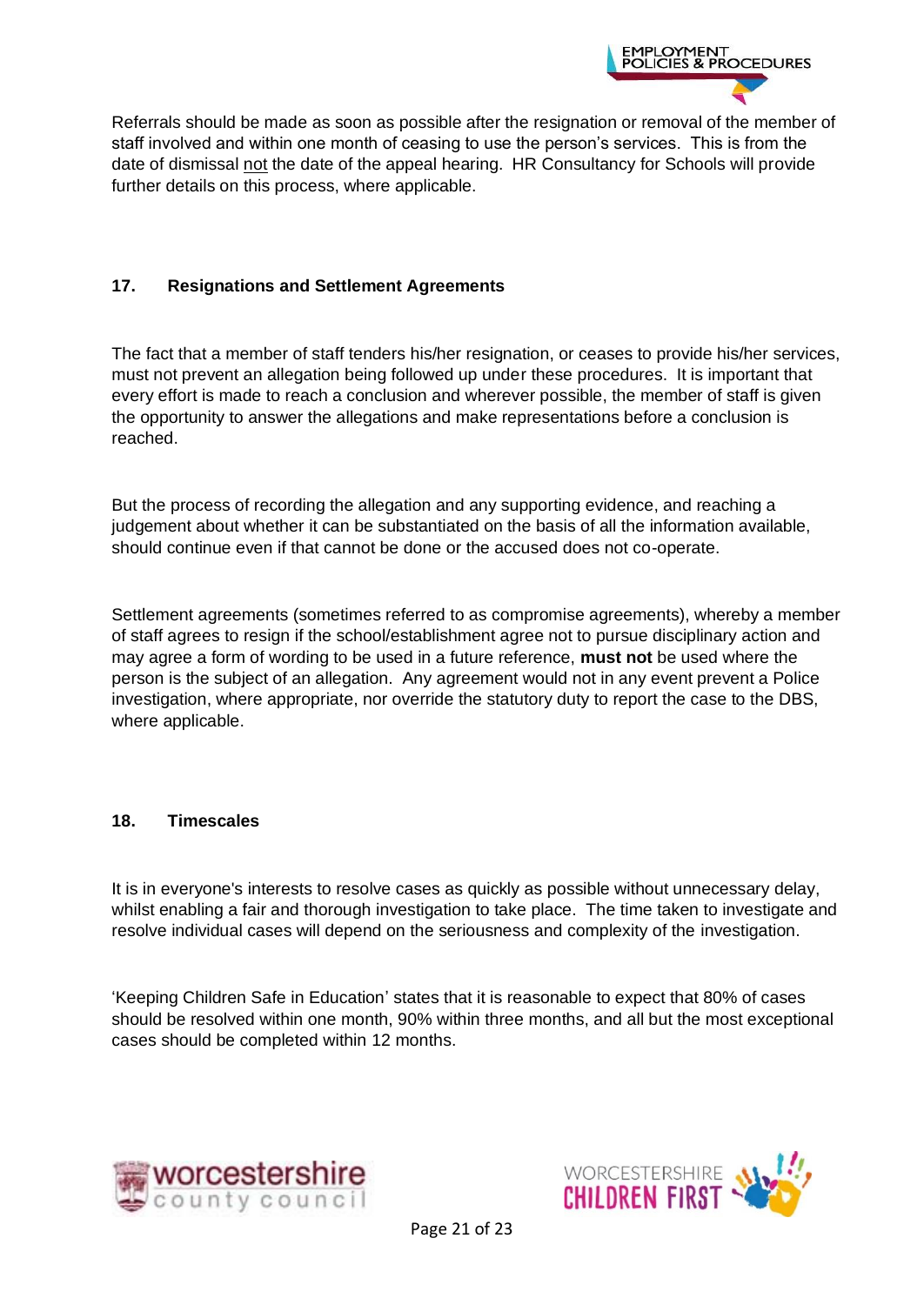

#### **Cases Subject to Police Investigation**

Where a case is subject to Police investigation, the Police should aim to complete their enquiries as quickly as possible, consistent with a fair and thorough investigation and keep the progress of the case under review. The national safeguarding guidance states that wherever possible a review should take place no later than 4 weeks after the initial action meeting and if the investigation is still continuing, dates for subsequent reviews be set.

However, staff need to be aware that allegations that require the forensic examination of computers, phones or other IT equipment is likely to take several months.

When the Police involvement is ended the guidance recommends that all information which may be relevant to a disciplinary case should be passed to the employer. The Police investigating officer may need to seek authorisation before releasing documents and statements, which may delay the process. Where a conviction takes place the Police should also inform the employer. The LADO will liaise with the designated Police officer to obtain this information.

#### <span id="page-21-0"></span>**19. Record-keeping**

It is important that clear and comprehensive summary of the allegation and outcome (**see Appendix 1**) is kept on the member of staff's confidential personal file in school and a copy provided to the member of staff. This will ensure that accurate information is given in response to a future DBS Disclosure or a reference request and prevent unnecessary reinvestigation.

Details of allegations that are found to have been malicious should be removed from personnel records.

The safeguarding guidance recommends that the record should be retained at least until the member of staff has reached normal retirement age or for a period of 10 years from the date of the allegation, if longer.

The Information Commissioner has published guidance on employment records in its Employment Practices Code and supplementary guidance, which provides some practical advice on employment retention.



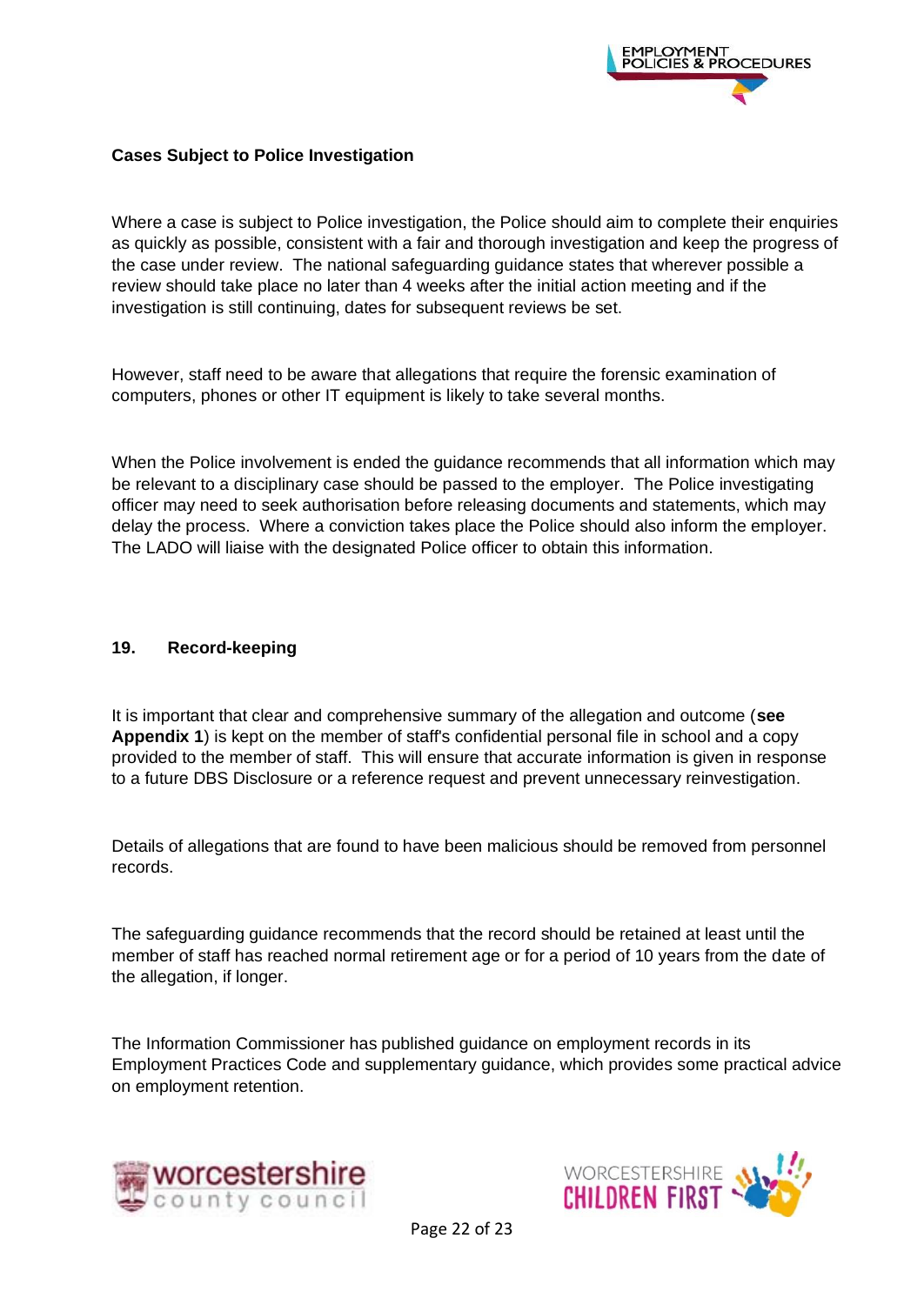

Other agencies involved in any investigation and the LA will keep their own records of the allegation.

#### <span id="page-22-0"></span>**20. References**

Cases in which an allegation was proven to be false, unsubstantiated, unfounded or malicious should not be included in employer references. A history of repeated concerns or allegations which have all been found to be unsubstantiated, malicious etc. should also not be included in any reference.

#### <span id="page-22-1"></span>**21. Learning Lessons**

At the conclusion of a case in which an allegation is substantiated the LADO should review the circumstances of the case with the Headteacher, to determine whether there are any improvements to be made to the school's procedures or practice to help prevent similar events in the future. This should include issues arising from the decision to suspend the member of staff, the duration of the suspension and whether or not suspension was justified.

Lessons should also be learnt from the use of suspension when the individual is subsequently reinstated. The LADO and Headteacher should consider how future investigations of a similar nature could be carried out without suspending the individual.



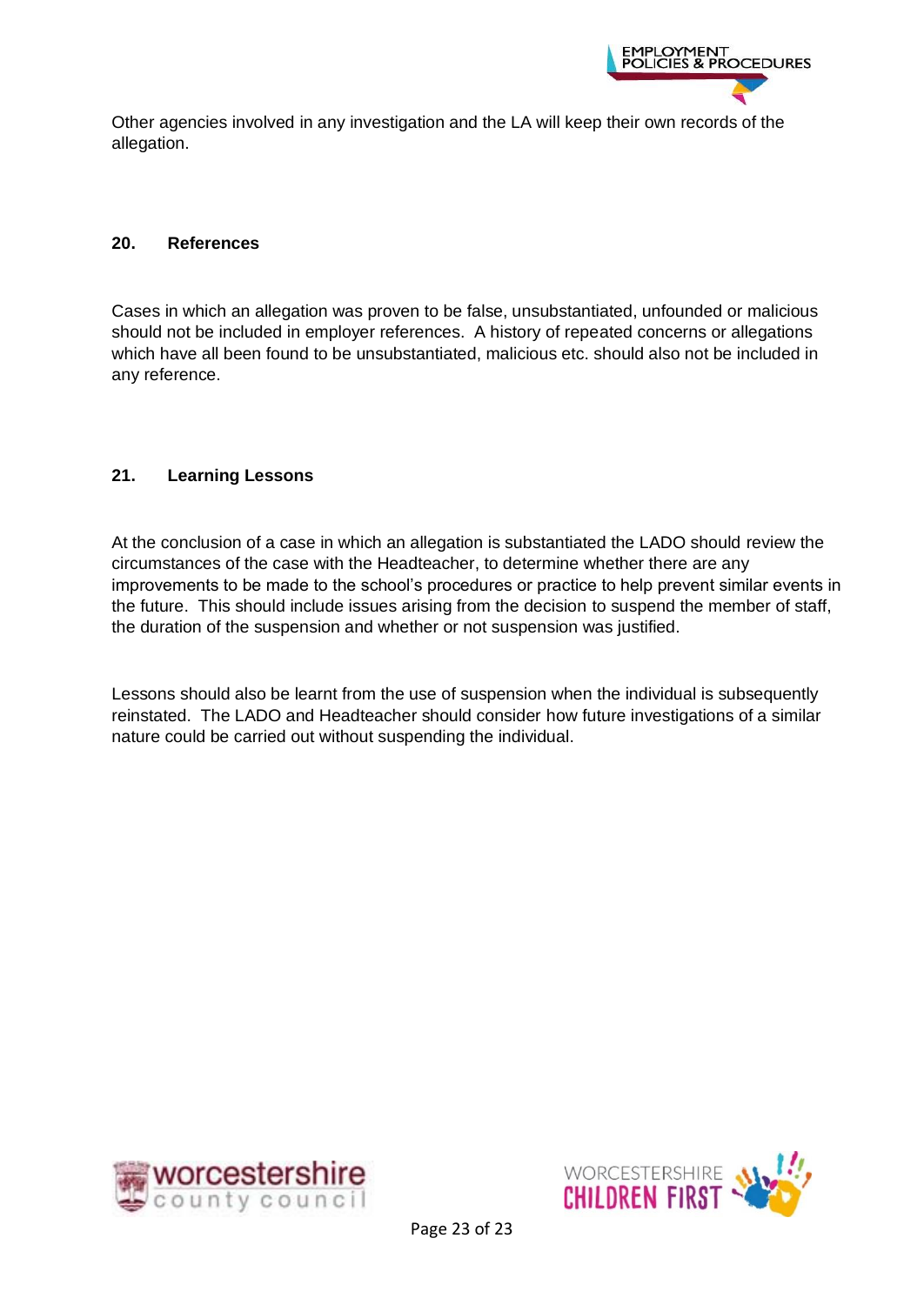## <span id="page-23-1"></span><span id="page-23-0"></span>**Appendix 1 - Summary of Investigation into an Allegation of Abuse**

**Name: ............................................................................................................................**

**Establishment: .............................................................................................................**

#### **Explanatory Statement**

This statement is made in accordance with 'Keeping Children Safe in Education'.

There is a requirement to keep a clear and comprehensive summary of allegations, how the allegation was followed up and resolved, and a note of any action taken and decision reached. This should be kept on a member of staff's confidential personnel file, a copy provided to the person concerned and a copy held centrally by the LADO for Safeguarding Children in Education.

The purpose of this record is to enable accurate information to be given in response to any future request for a reference and will provide clarification in cases where a future DBS Disclosure reveals information from the Police about an allegation that did not result in a criminal conviction. It will also help to prevent unnecessary re-investigation if, as sometimes happens, an allegation re-surfaces after a period of time.

This record should be retained at least until the member of staff has reached normal retirement age or for a period of 10 years from the date of the allegation if that is longer.



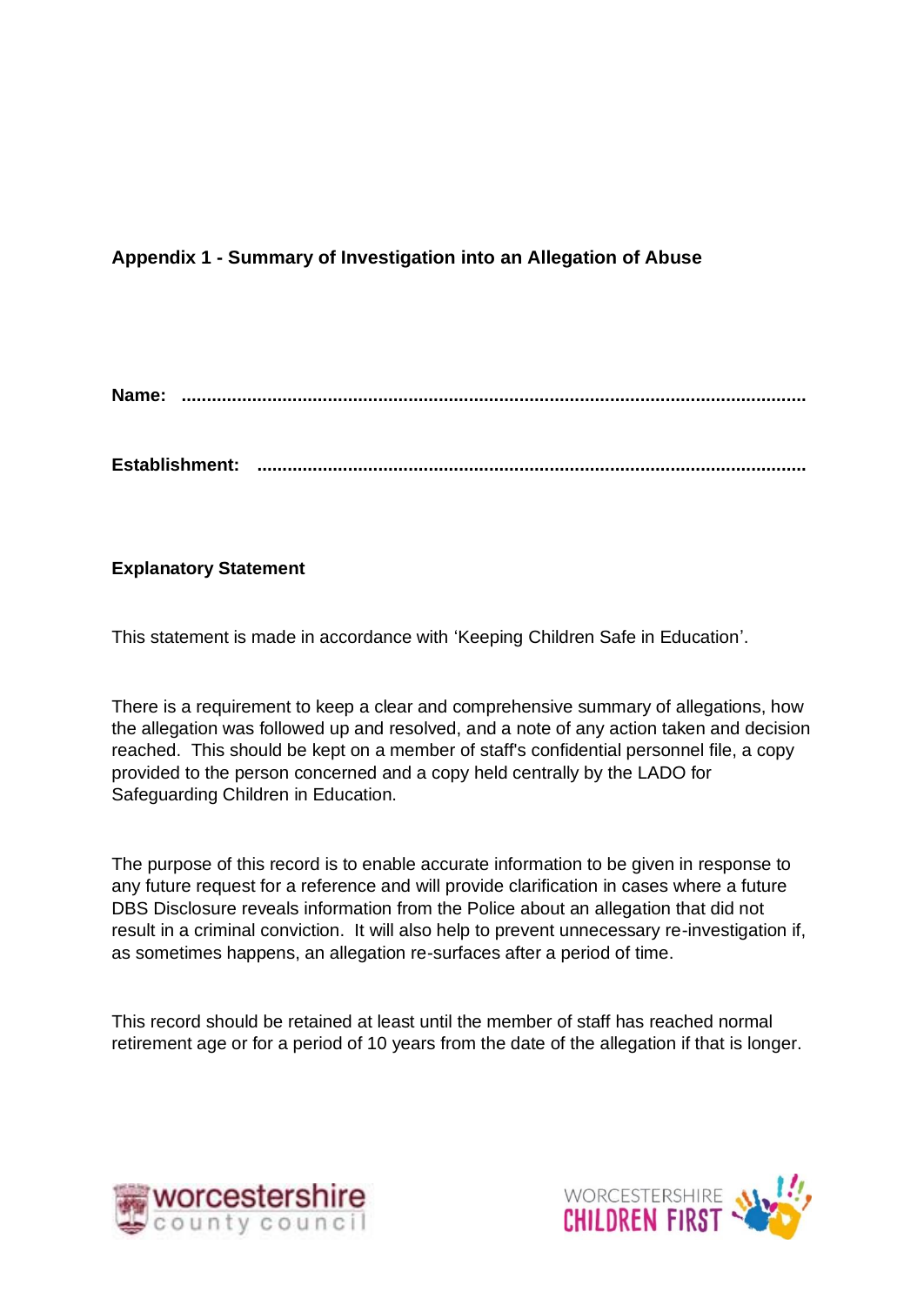**Summary of Allegation made, including date:**

**How Allegation was followed up:**

**Outcome of Investigation\*:**

**Action taken and decisions reached:**



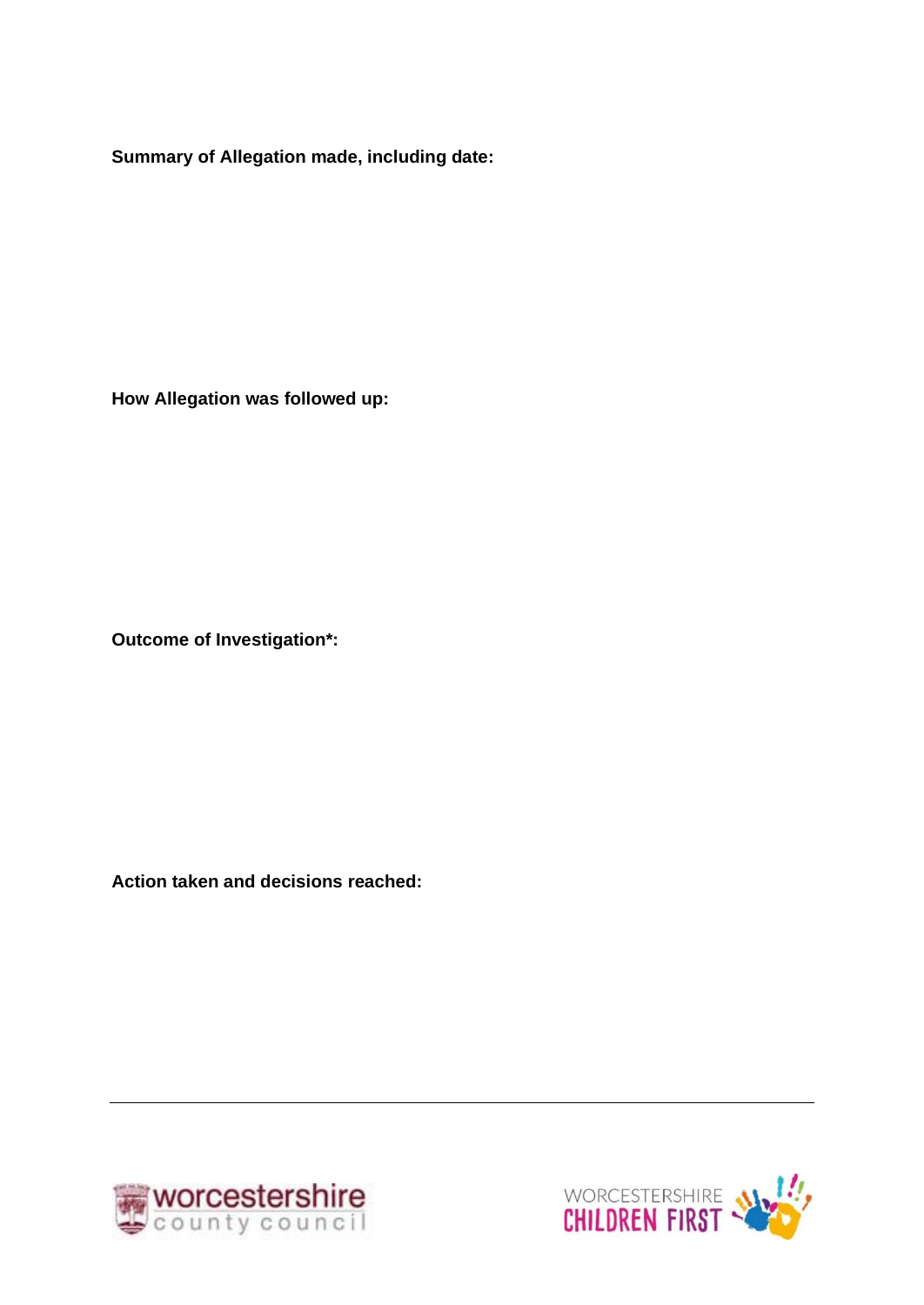**Signed: .......................................................................................................................... (Headteacher/Manager)**

**Date: ..................................................**

**I have been fully informed of the investigation.**

**Signed: ..........................................................................................................................**

**(Member of staff)**

**Date: ..................................................**

#### **Definitions**

- (a) *Substantiated:* there is sufficient evidence to prove the allegation;
- (b) *False***:** there is sufficient evidence to disprove the allegation;
- (c) *Malicious:* there is sufficient evidence to disprove the allegation and there has been a deliberate act to deceive;
- (d) *Unfounded:* to reflect cases where is no evidence or proper basis which supports the allegation being made;
- (e) *Unsubstantiated*: there is insufficient evidence to either prove or disprove the allegation. The term, therefore, does not imply guilt or innocence.
- *(\* These definitions are taken from Part 4 of 'Keeping Children Safe in Education': Allegations of abuse made against teachers and other staff.*



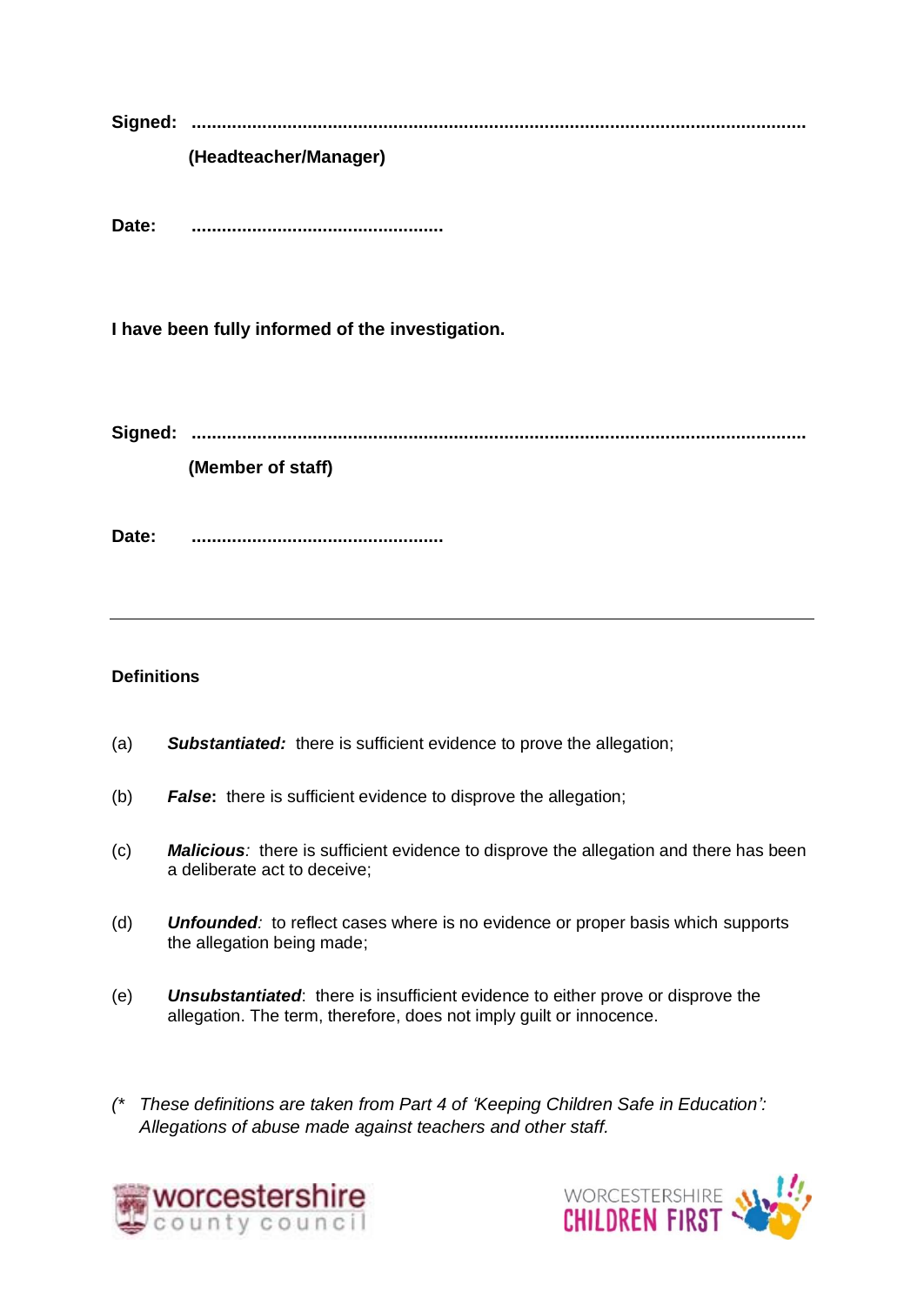# <span id="page-26-0"></span>**Appendix 2 - Disciplinary Hearings – Consideration of Evidence**

The disciplinary Decision Maker(s) must have regard to all the evidence presented to them and decide on the balance of probabilities<sup>1</sup>:

- (a) Whether the person's behaviour has posed, or could pose, a risk to children to whom the organisation has a duty of care; and/or
- (b) Whether the behaviour has compromised, or could be seen to have compromised, the ability and reputation of the organisation to safeguard children by failure to uphold the standards expected of the employee.

The absence of any criminal investigation, charge or conviction is not an adequate defence for the adult who is subject to a disciplinary hearing. There may be evidence contained within the disciplinary investigation which leads the employer to question the suitability of the person to continue to work in a position of trust within the organisation even when no criminal activity has been identified or a criminal investigation has not led to a charge or a case has been brought before a court but there has been no conviction.

Children should not be expected to attend a disciplinary hearing. In some cases, a young person may clearly express a wish to contribute by giving evidence in person, and in such cases should be accompanied by a responsible adult whose role will be to ensure that his or her rights are observed.

The burden of proof in disciplinary proceedings requires that the evidence provided demonstrates that, on the balance of probabilities, there is a strong likelihood that the individual is unsuitable for his or her current position.

The panel's decision should not be influenced by concerns about whether, at a later stage, the individual may or may not be barred from working with children. Neither should concerns about any possible appeal process influence its decision.

The disciplinary decision makers should:

• Always act reasonably and in good faith in the interests of the child and the employee.

*<sup>1</sup> 'Balance of probabilities' means that it is more likely to be the case than not based on the evidence available. This is a lower threshold than 'beyond reasonable doubt' which is used in a court of law.*



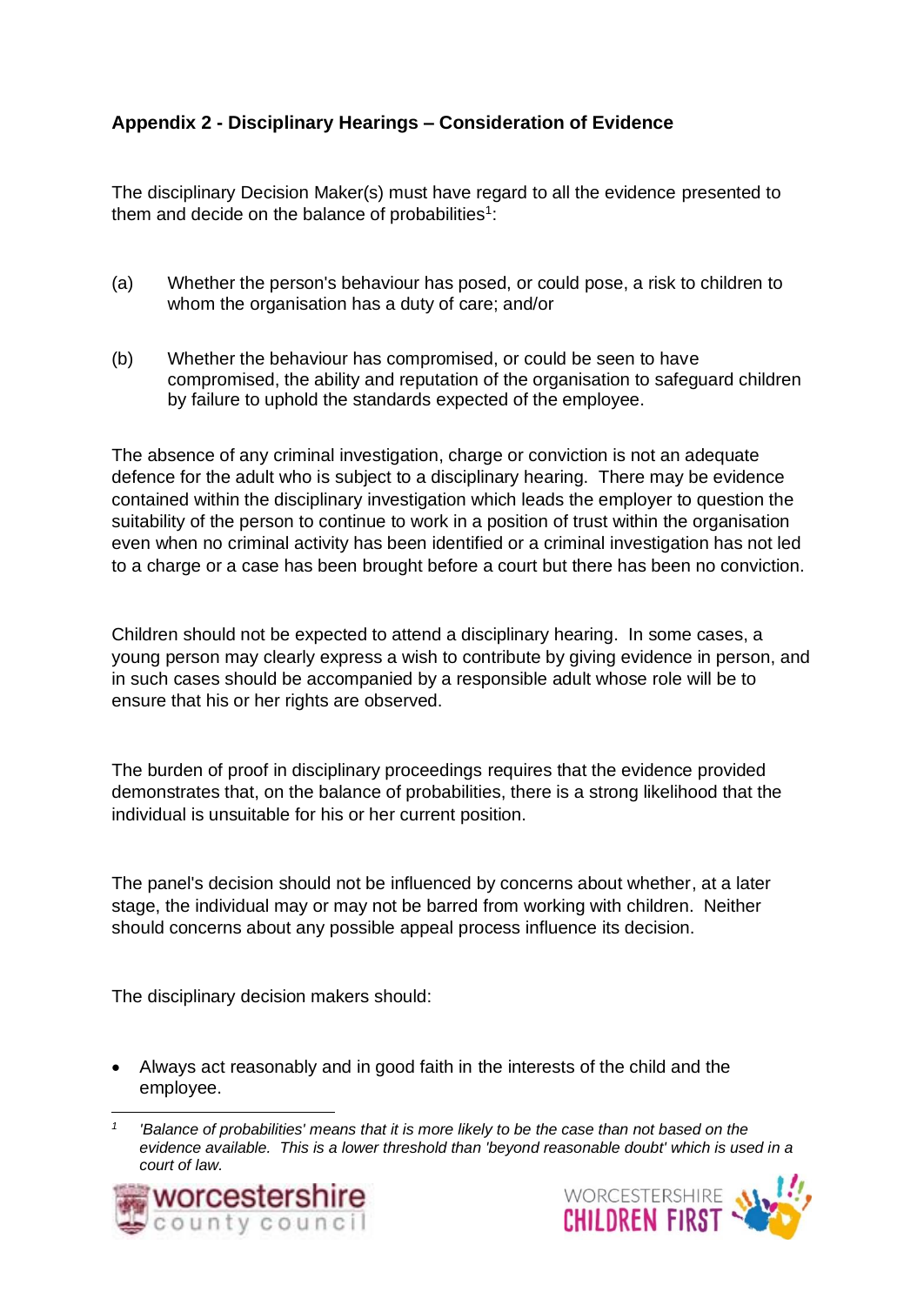- Have no prior involvement that might prejudice their ability to hear the case fairly.
- Adjourn for further information or advice where necessary.
- Reach a decision based on a full consideration of all evidence with sufficient regard having been given to any explanation offered by the employee for his/her behaviour.
- Understand that the organisation must have a priority to safeguard children.



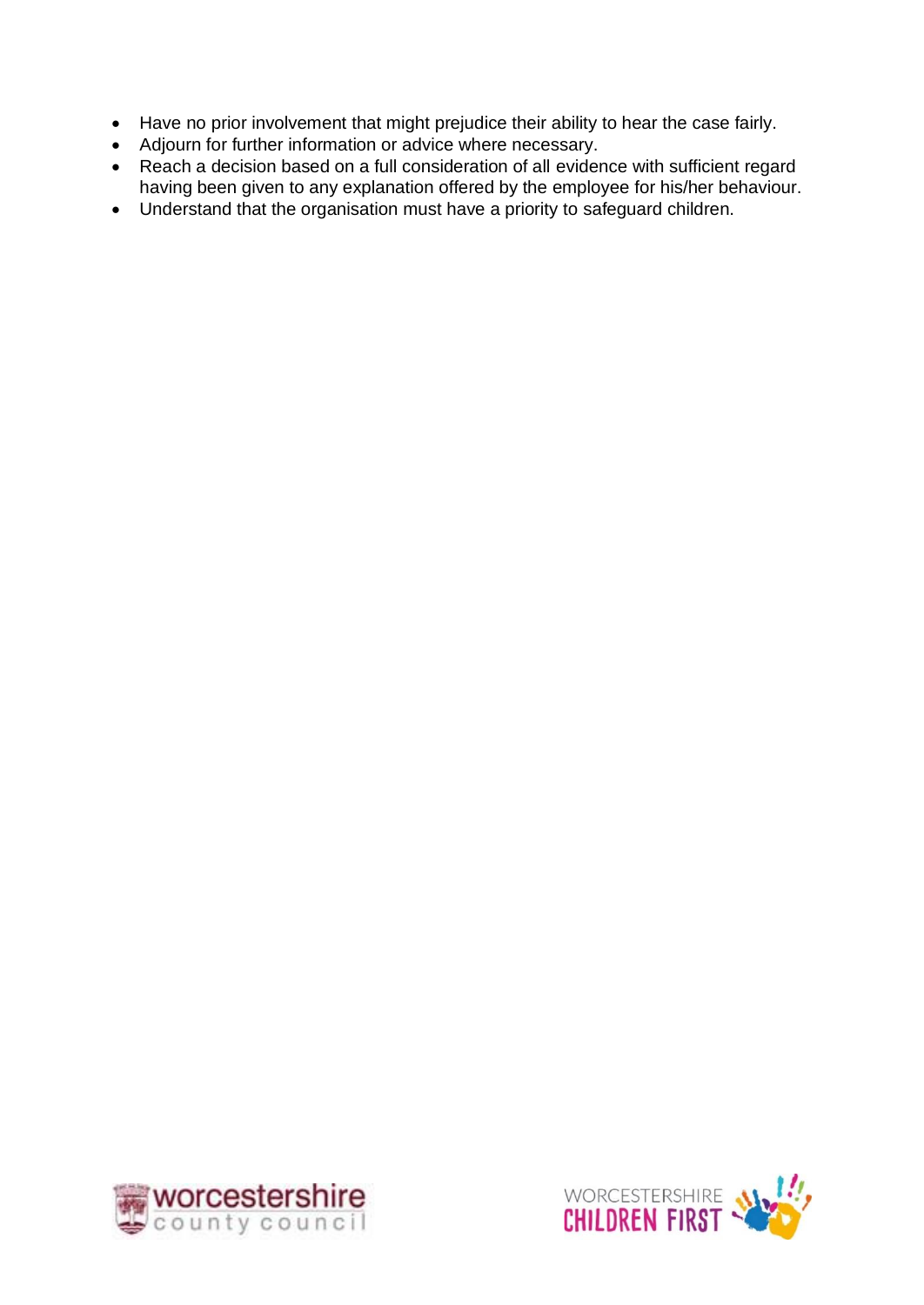## <span id="page-28-0"></span>**Appendix 3 - Summary of Process and Outcomes**

# **SUMMARY OF PROCESS AND OUTCOMES**

#### **Initial Consideration of an Allegation**

When an allegation is made to an adult:

- it should always be taken seriously;
- what is said should be clarified not questioned;
- a record should be made of what is said, using the actual words as far as possible;
- where necessary, any immediate medical needs should be addressed;
- the allegation must be reported immediately to the Headteacher/Manager (or Chair of Governors in the case of an allegation against the Headteacher);
- do not promise confidentiality but explain what will happen next.

#### **Initial Action by the Headteacher/Manager**

- Consult the LADO for Safeguarding Children in Education immediately who will advise on the appropriate course of action.
- Consider the facts as they have been presented.
- Collect any written accounts, if already available.

The Headteacher and LADO must consider the allegation and determine the appropriate way forward. The Headteacher should not investigate further or interview anyone and should not talk to any unauthorised person about the allegation.

The LADO will consider informing parents, informing the individual whom the allegation has been made against, and discuss the appropriate course of action with the Headteacher.

In some cases, the Police may request that the member of staff against whom the allegation is made, is not told of the allegation in case their prior knowledge may prejudice a Police investigation. This should only occur following a serious allegation or an allegation involving the use of technology (e.g. laptop or mobile phone).



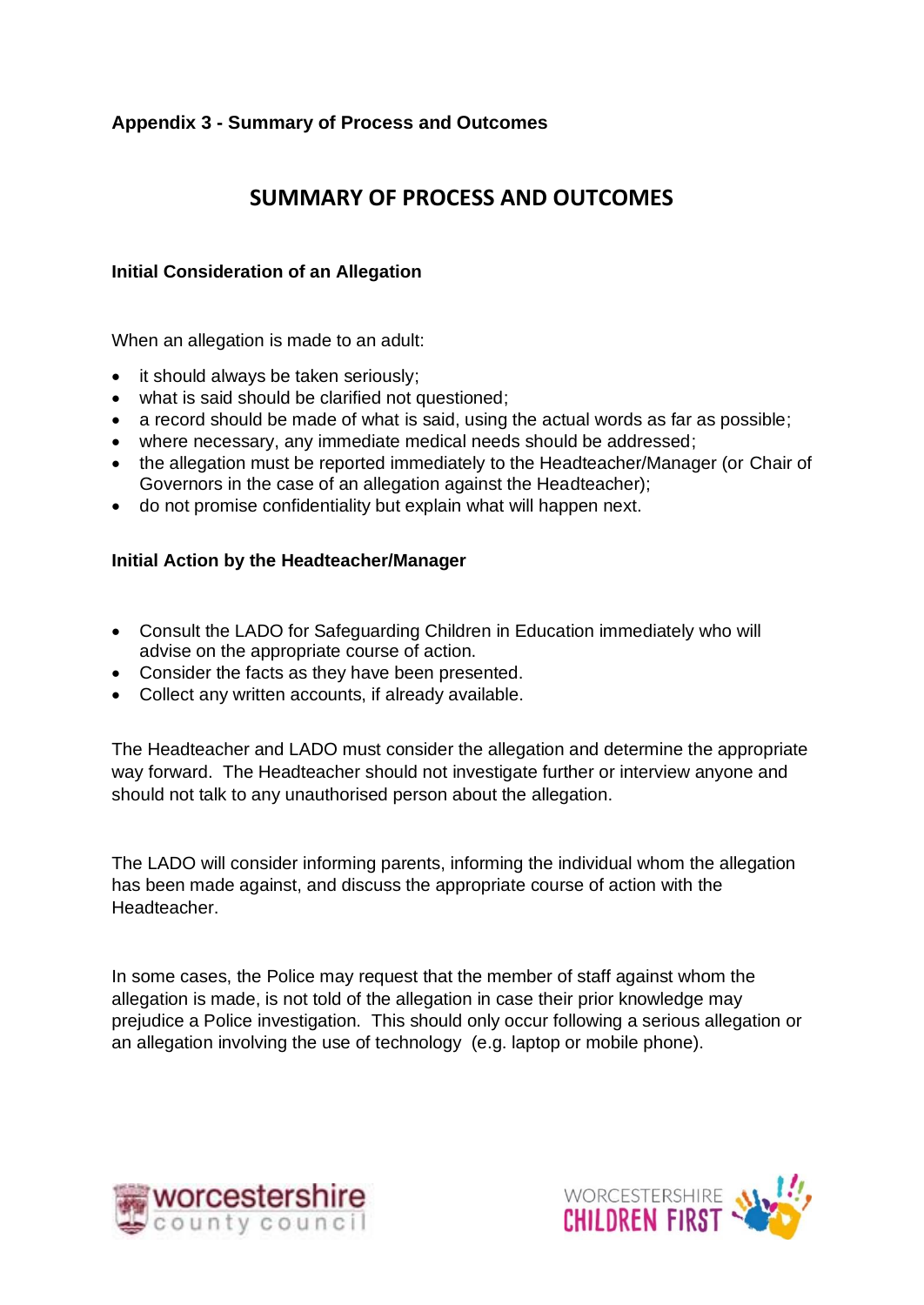#### **Possible Outcomes**

In discussion with the Headteacher the LADO may recommend:

- An immediate referral to Children's Social Care through the Family Front Door (previously known as Access Centre), who may arrange a joint services Position of Trust Meeting.
- Further local enquiries to gather more information/clarification.
- The allegation may not constitute a child protection issue but could be perceived as inappropriate behaviour by a member of staff warranting investigation by the school under disciplinary procedures. HR Consultancy for Schools can advise on the process.
- The allegation was false or unfounded, including a finding that reasonable force was used.



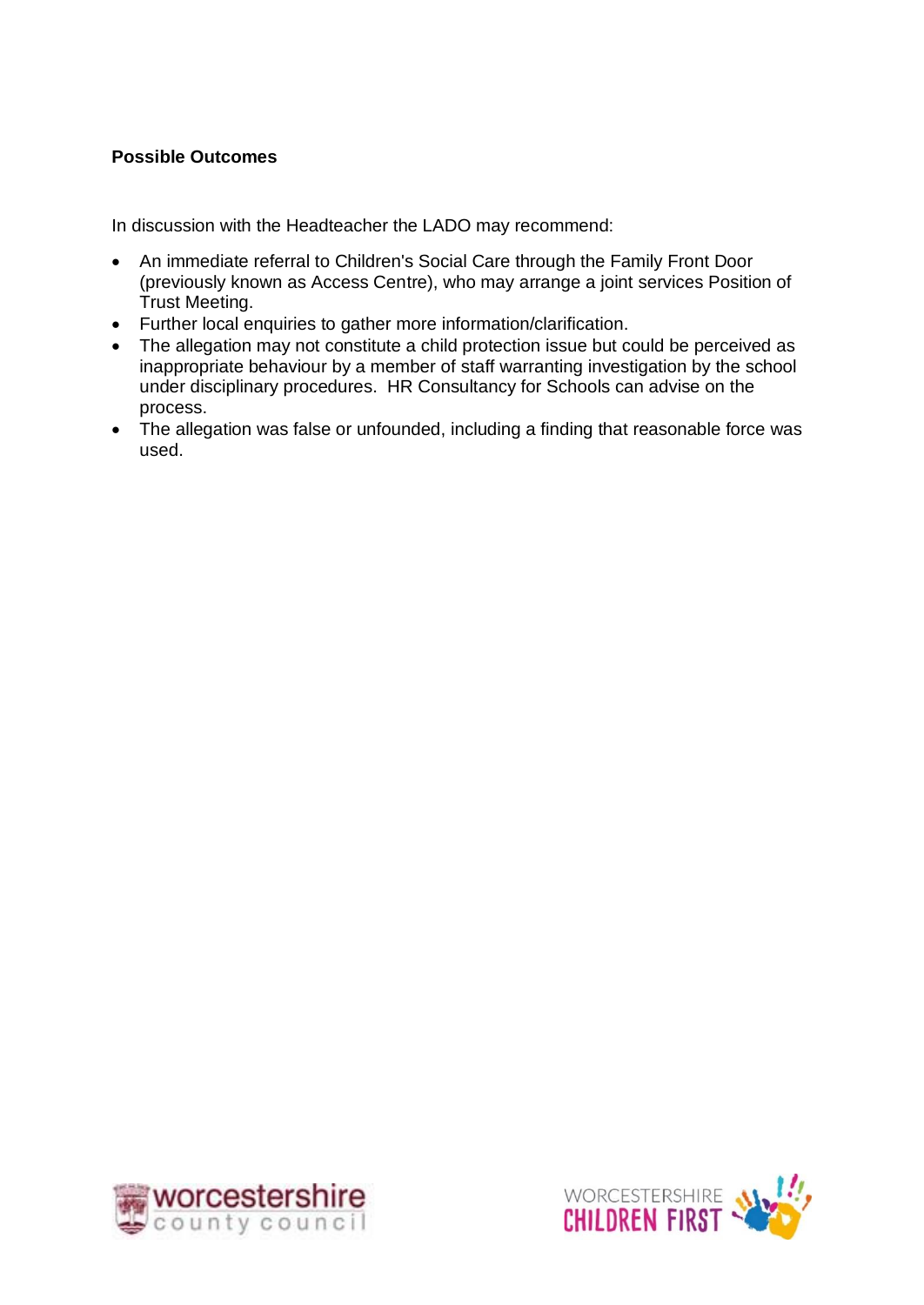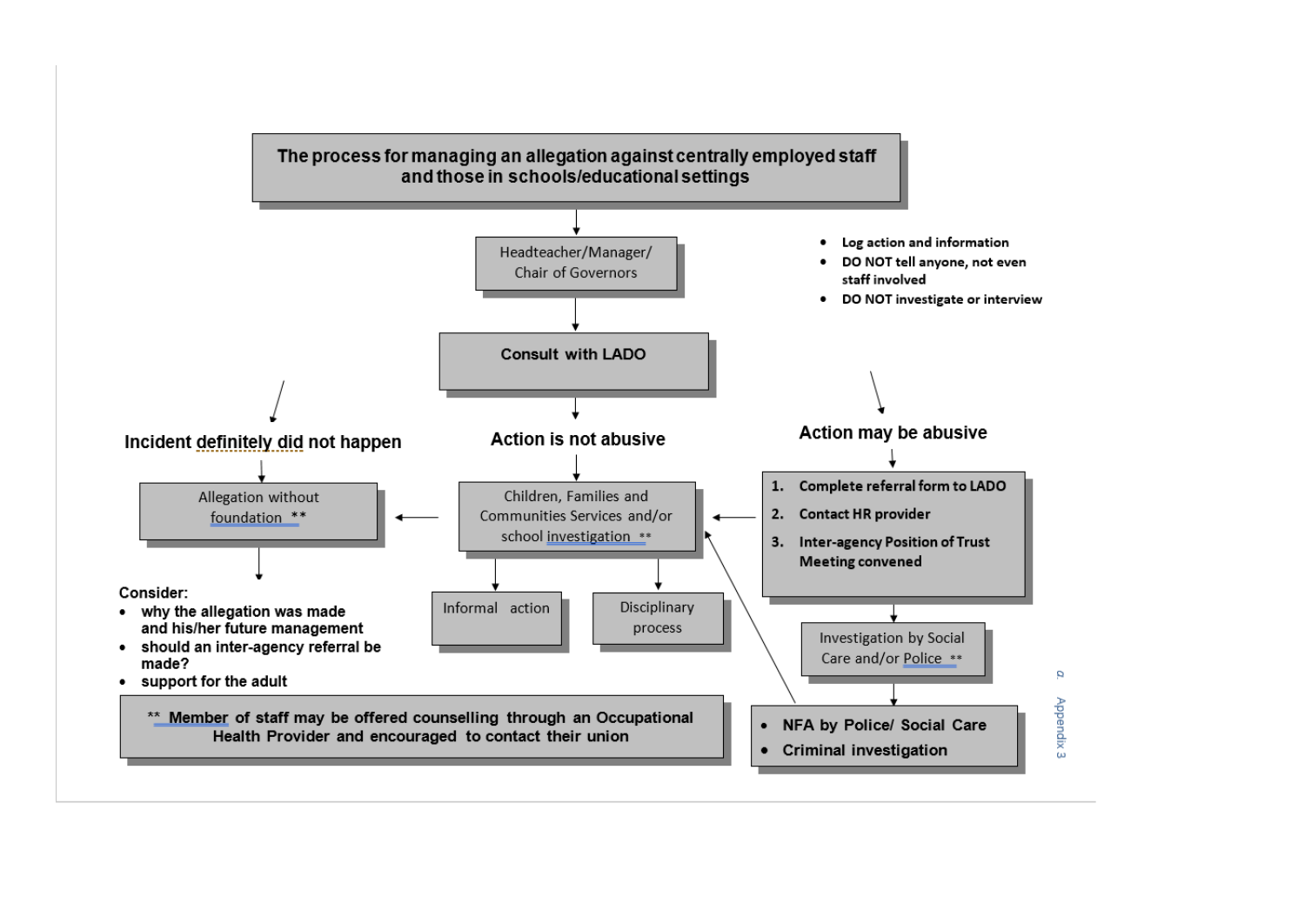#### **Appendix 4 – Position of Trust Referral**

# **Worcestershire Local Authority**

# **Position of Trust Referral**

**This form should only be completed when making a referral or seeking advice from the Local Area Designated Officer (LADO) regarding a Person in a Position of Trust with children or young people. The referral form should be sent to the LADO within 24 hours of the incident occurring.**

**The LADO role provides advice and guidance to employers and voluntary organisations. In addition, they will monitor the progress of cases to ensure they are progressed in a timely and fair manner.**

**The following guidance is published by the Worcestershire Safeguarding Children's Board that should be followed:**

**[http://westmidlands.procedures.org.uk/ykpzy/statutory-child-protection](http://westmidlands.procedures.org.uk/ykpzy/statutory-child-protection-procedures/allegations-against-staff-or-volunteers)[procedures/allegations-against-staff-or-volunteers](http://westmidlands.procedures.org.uk/ykpzy/statutory-child-protection-procedures/allegations-against-staff-or-volunteers)**

**These procedures should be applied when there is an allegation or concern that any person who works with children or young people has:**

- **a. Behaved in a way that has harmed, or may have harmed, a child;**
- **b. Possibly committed a criminal offence against, or related to, a child; or**
- **c. Behaved towards a child or children in a way that indicates that they may pose a risk of harm to children.**

**This is in connection with the person's paid employment or voluntary activity. Consideration will also be given to concerns arising about the person's behaviour within their own family that may present a transfer of risk in their current role.**

**The LADO will screen the referral within 24 hours and provide feedback on your referral. Incomplete referrals will be sent back to the referrer to complete and return.**

**Upon completion of the Position of Trust Referral Form please email the referral from to** 

**[LADO@worcschildrenfirst.org.uk](mailto:LADO@worcschildrenfirst.org.uk)**

**Contact - 01905 846221**

Personal information given to us is subject to the Data Protection Act 1998 and will be used to assess your needs and provide services if you are eligible. Worcestershire Local Authority reserves the right to share this information with external agencies who assist in the provision of services and any government departments who have a statutory right to such disclosure.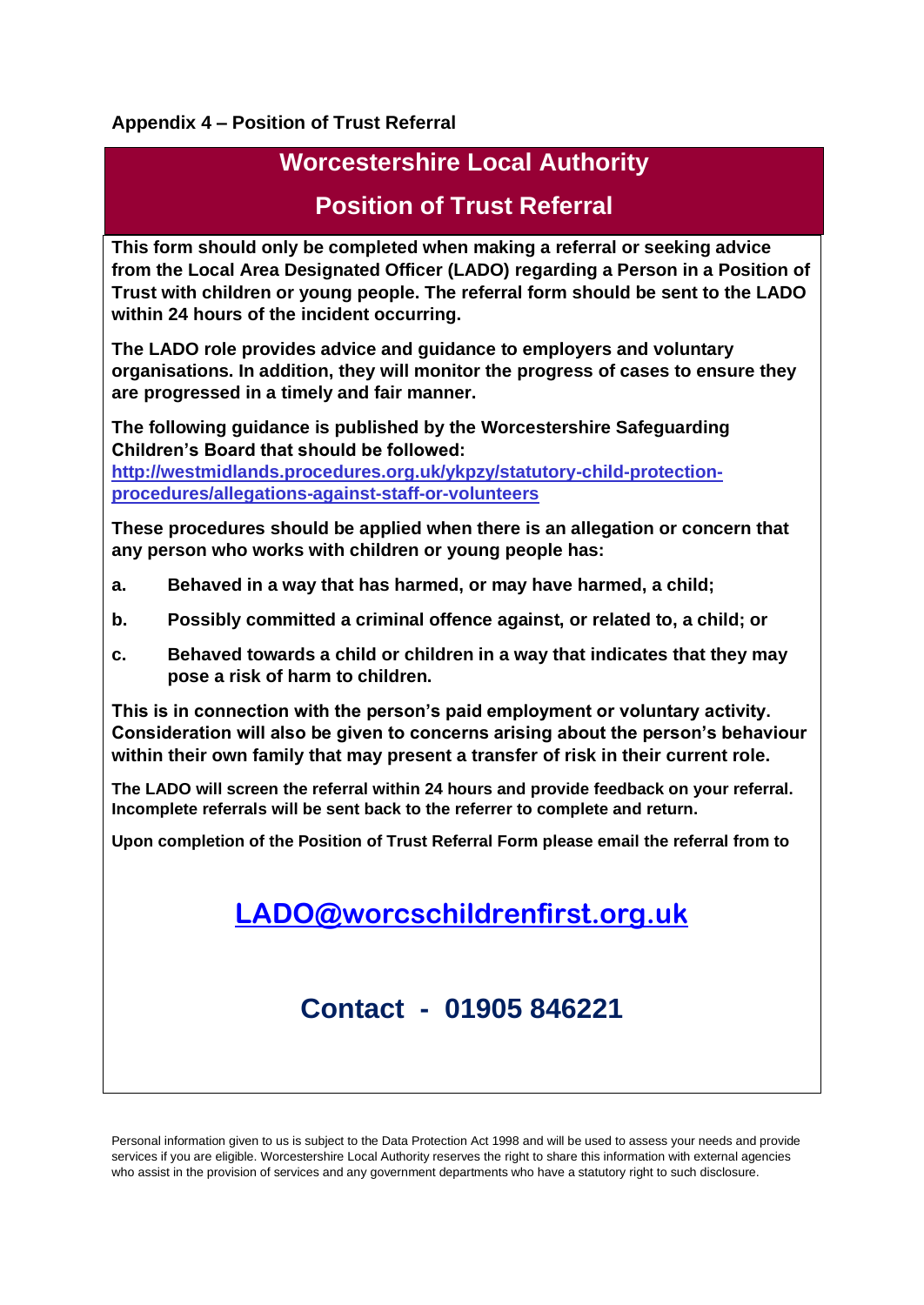# **POSITION OF TRUST REFERRAL FORM**

### *OFFICIAL / SENSITIVE UPON COMPLETION*

Upon completion of this referral email it from a secure email address to

LADO@ [worcschildrenfirst.org.uk](mailto:lado@worcestershire.gcsx.gov.uk) 

| <b>DECLARATION</b><br>1.                                                                                                                                                                                                           |       |
|------------------------------------------------------------------------------------------------------------------------------------------------------------------------------------------------------------------------------------|-------|
| I hereby certify that the following information that I have submitted in this<br>referral is accurate, reflects my concerns and is completed to the best of<br>my knowledge to ensure that children are appropriately safeguarded. | Yes   |
| Name:                                                                                                                                                                                                                              | Date: |
| Title:                                                                                                                                                                                                                             |       |

# **2. REASON FOR CONCERN**

#### **Instructions** :

Ensure you consider the following to explain the incident/allegation of harm/transfer of risk. :

- date/time of the behaviour
- context of the behaviour
- witnesses to the behaviour
- frequency of the behaviour (e.g. kicked him 3 times)
- duration of the behaviour (e.g. length of time a person was held)
- latency of the behaviour or length of time before person took action)
- observable injury
- topography of the behaviour (how the behaviour looks e.g. fist, open hand)
- impact of harm ( e.g. child cried following incident)
- the professionals family are subject to statutory social work intervention

Fill in the box below to detail your concern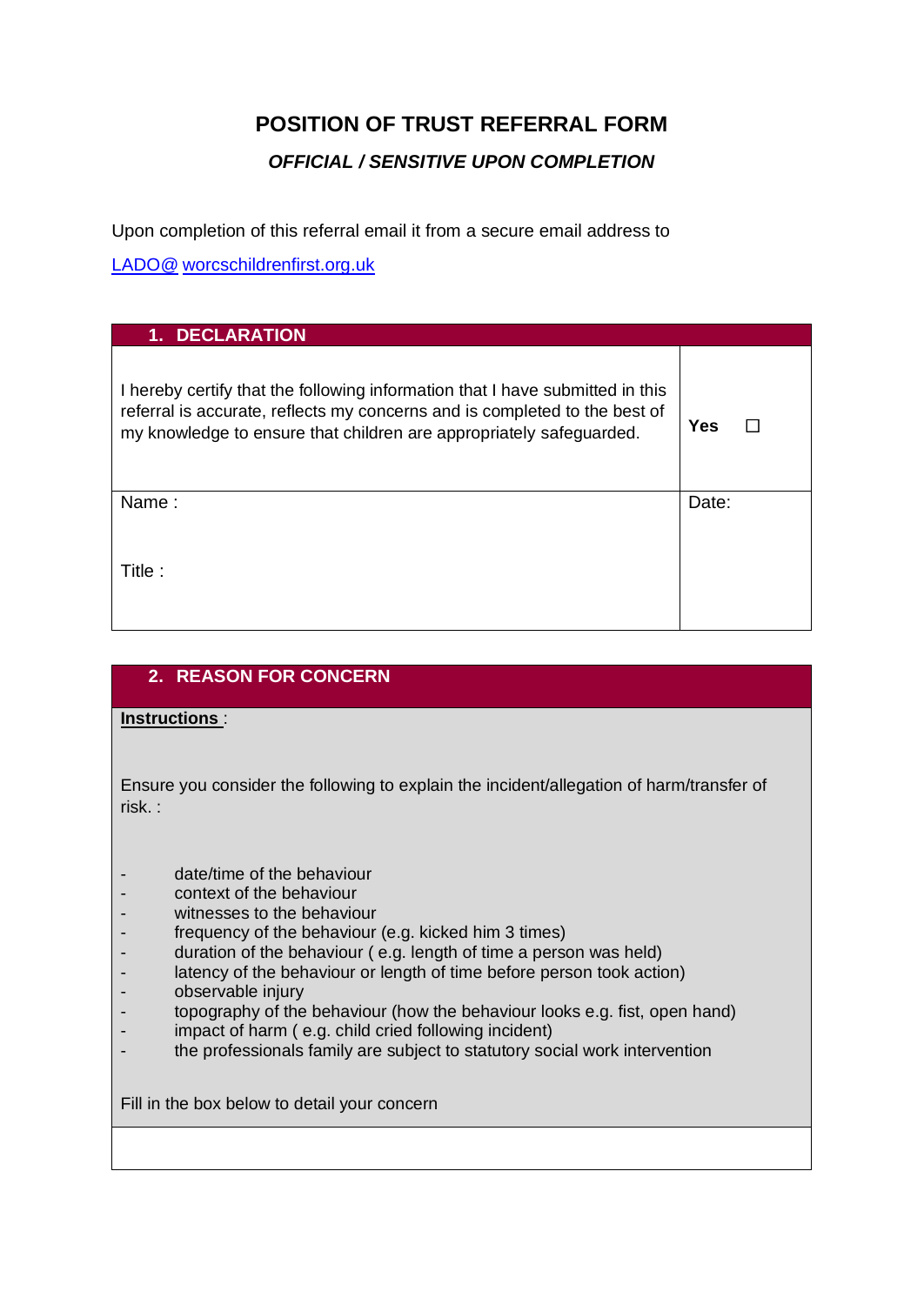|  | Description of the concern/incident: |
|--|--------------------------------------|
|  |                                      |

#### **What steps have you or other agencies taken to mitigate against any potential harm at this time :**

**Date you informed the person in the Position of Trust that you are making a referral to the LADO?**

| 3. ABOUT THE PERSON IN THE POSITION OF TRUST |  |                  |  |  |  |
|----------------------------------------------|--|------------------|--|--|--|
| <b>First Name</b>                            |  | <b>Last Name</b> |  |  |  |
| Address                                      |  | Postcode         |  |  |  |
| Telephone                                    |  | Gender           |  |  |  |
| Date of Birth                                |  | Religion         |  |  |  |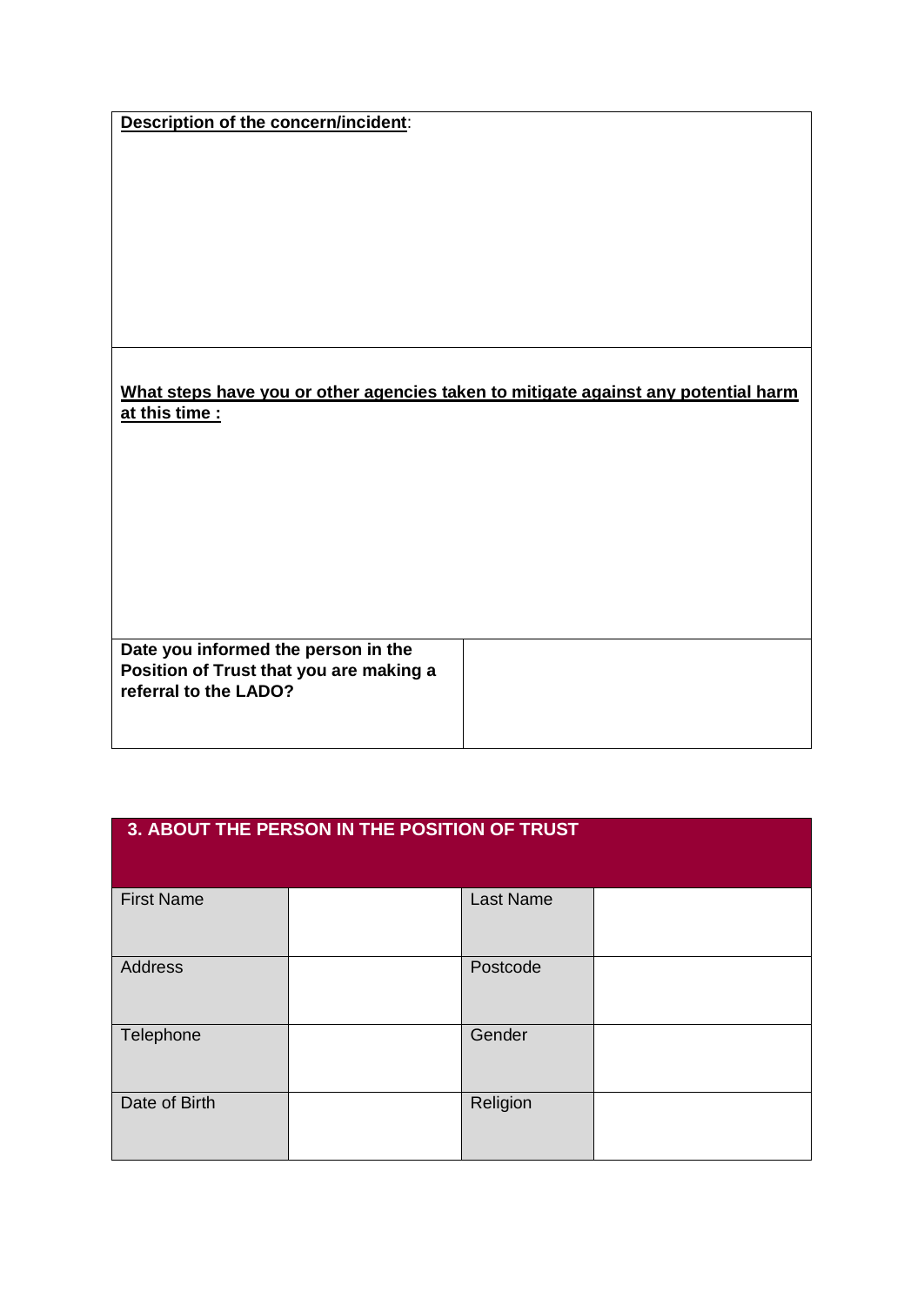| Ethnicity                    |  |  |
|------------------------------|--|--|
| <b>Position Held</b>         |  |  |
| Framework-i reference number |  |  |

| Does the Person hold any other positions,<br>e.g. voluntary roles, sports coach etc. If yes,<br>please give details. |  |
|----------------------------------------------------------------------------------------------------------------------|--|
| Have there been any previous concerns,                                                                               |  |
| complaints or disciplinary issues regarding<br>this person?                                                          |  |

| 4. About you (the referrer)                                                                      |  |                         |  |  |  |
|--------------------------------------------------------------------------------------------------|--|-------------------------|--|--|--|
| <b>First Name</b>                                                                                |  | <b>Last Name</b>        |  |  |  |
| Name of<br>Organisation                                                                          |  | Job Title               |  |  |  |
| Email address                                                                                    |  | <b>Telephone Number</b> |  |  |  |
| Relationship to<br>person in a position<br>of trust/your<br>agency's role or<br>service provided |  | Contact address         |  |  |  |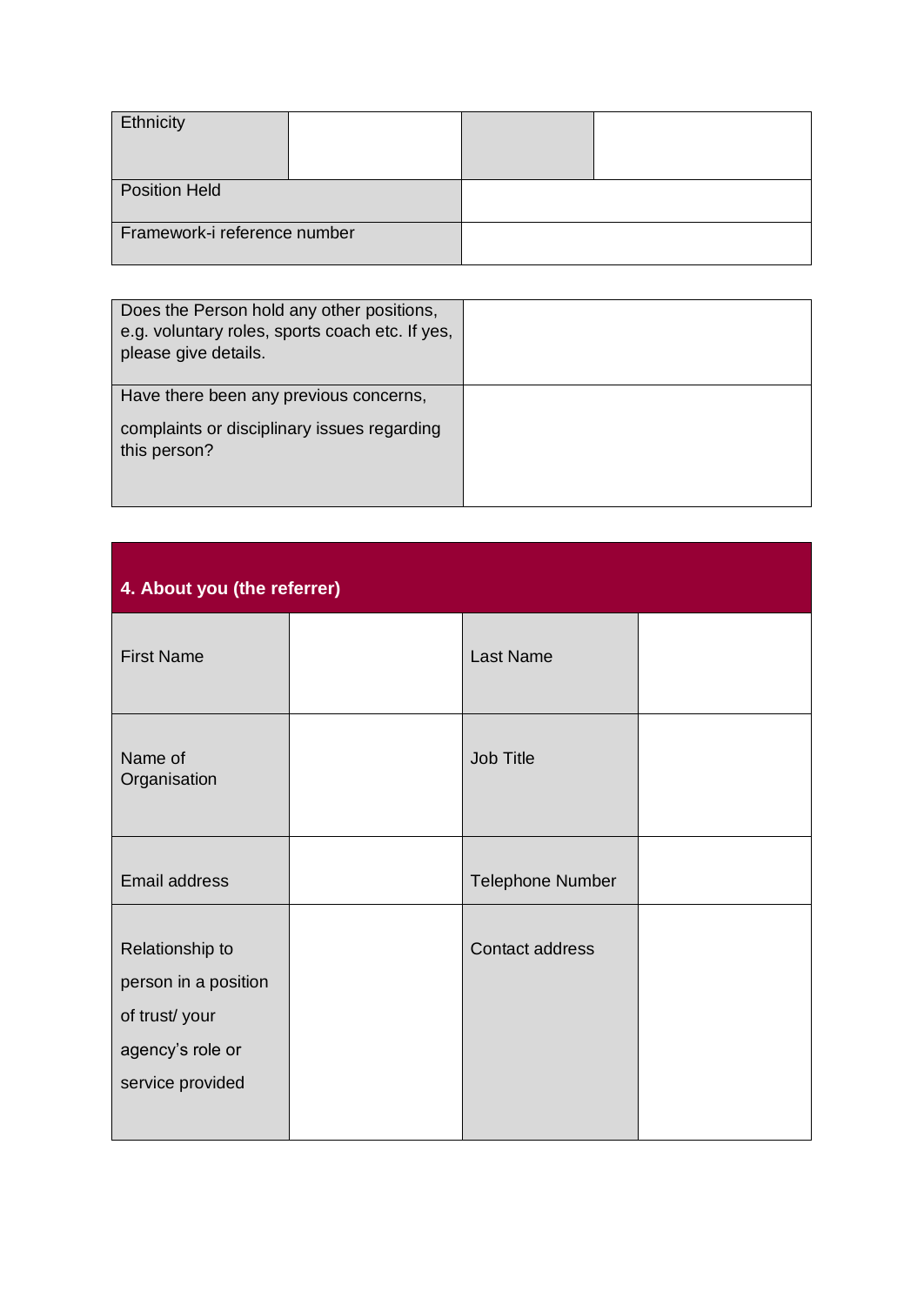# **5. Details of Personal Relationships to the Person in a Position of Trust – their own children and Family Members / Significant Others.**

| First | Last | DOB/EDD/ | Ethnicity | Address & | Gender | Relationship | School    |
|-------|------|----------|-----------|-----------|--------|--------------|-----------|
| Name  | Name | Age      |           | Telephone |        | to child     | or GP if  |
|       |      |          |           |           |        |              | different |
|       |      |          |           |           |        |              | to Child  |
|       |      |          |           |           |        |              |           |
|       |      |          |           |           |        |              |           |
|       |      |          |           |           |        |              |           |
|       |      |          |           |           |        |              |           |
|       |      |          |           |           |        |              |           |

| 6. About the child who is the alleged victim. (If applicable and named child<br>known) |  |                                          |  |  |  |
|----------------------------------------------------------------------------------------|--|------------------------------------------|--|--|--|
| <b>First Name</b>                                                                      |  | <b>Last Name</b>                         |  |  |  |
| <b>Address</b>                                                                         |  | Post Code                                |  |  |  |
| Telephone                                                                              |  | Gender                                   |  |  |  |
| Date of Birth                                                                          |  | If you do not know                       |  |  |  |
| or Expected                                                                            |  | this information<br>estimate the child's |  |  |  |
| <b>Delivery Date</b>                                                                   |  | age                                      |  |  |  |
| Ethnicity                                                                              |  | Religion                                 |  |  |  |
| <b>Disability</b>                                                                      |  | Please state (see                        |  |  |  |
|                                                                                        |  | guidance for<br>definitions)             |  |  |  |
| Interpreter Required? (If yes, state<br>language)                                      |  | Yes□ No □ Which language?                |  |  |  |
| Framework I reference number                                                           |  |                                          |  |  |  |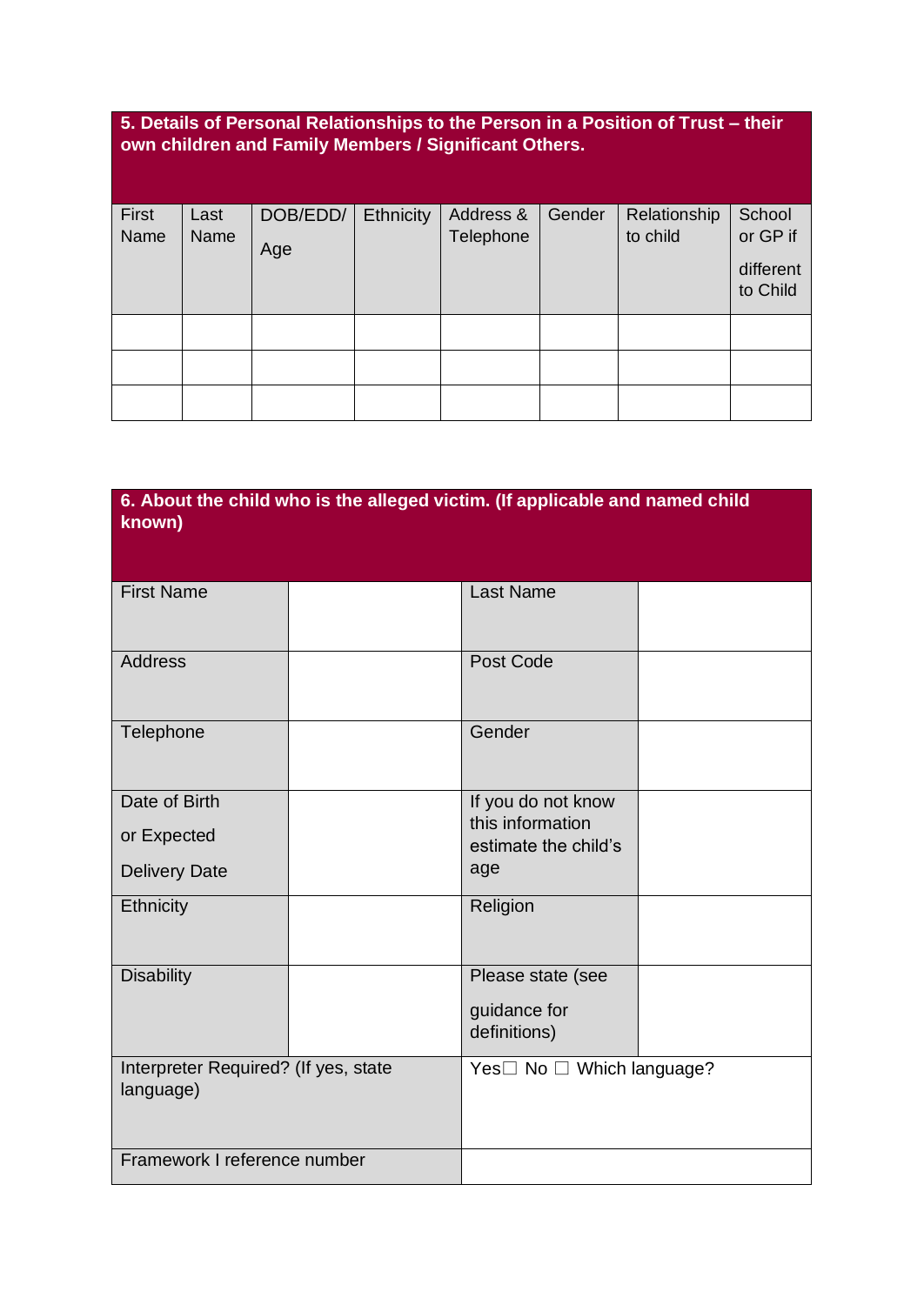| 7. (FOR OFFICIAL USE ONLY) Date & Time referral has been sent to LADO  |  |  |  |  |
|------------------------------------------------------------------------|--|--|--|--|
| Date of incident: Click here to enter a date.                          |  |  |  |  |
| Date/time of referral received by LADO: Click<br>here to enter a date. |  |  |  |  |
| Date/time of response to the referrer:                                 |  |  |  |  |
| Recommendation or advice given by LADO:                                |  |  |  |  |

**Upon completion of the Position of Trust Referral Form please email the referral from a secure email address to:**

**[LADO@worcschildrenfirst.org.uk](mailto:lado@worcestershire.gcsx.gov.uk)** 

# **Contact - 01905 846221**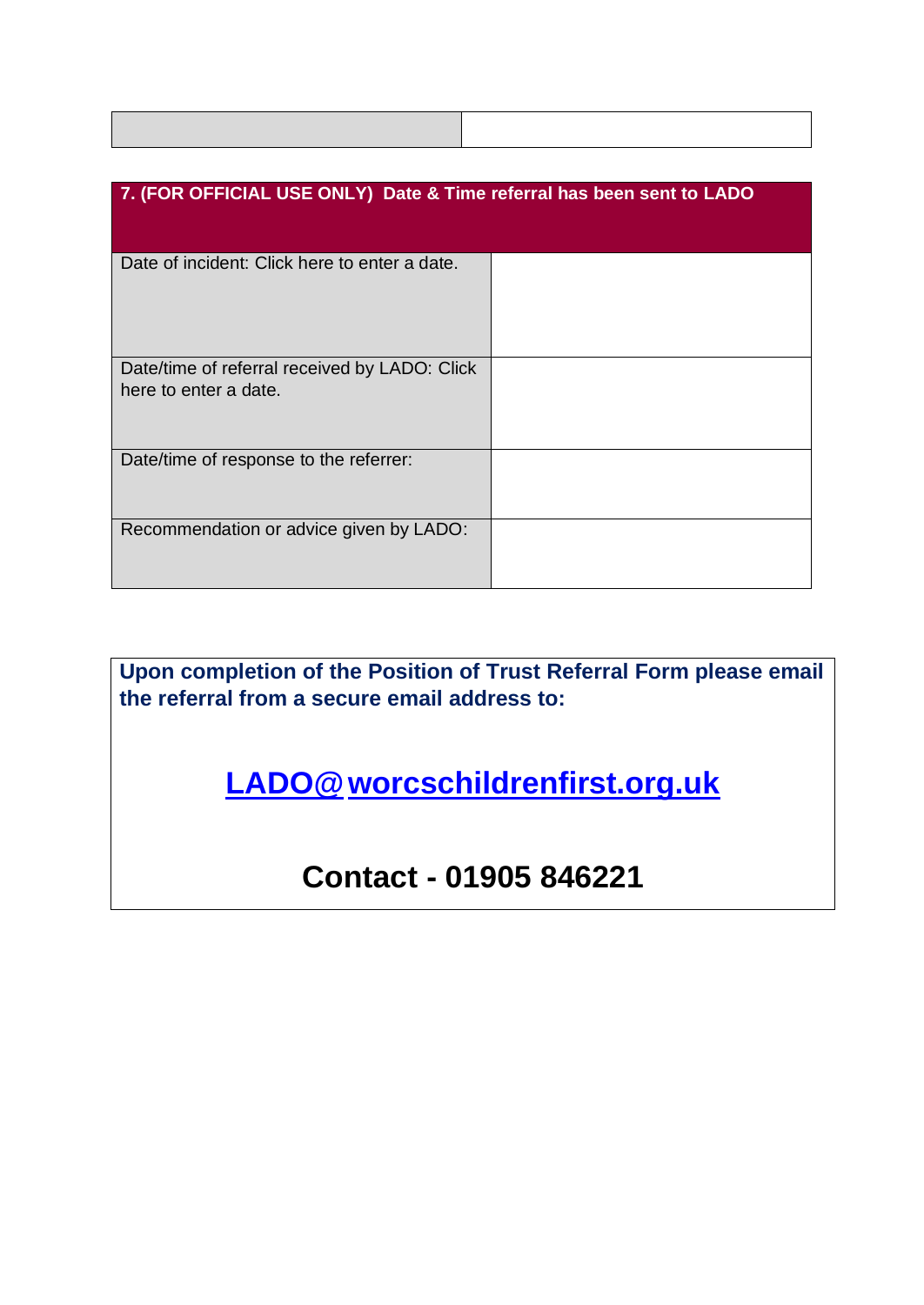# **Appendix 5 - Contacts**

| <b>Education Adviser Safeguarding</b>     | 01905 844436 |
|-------------------------------------------|--------------|
| Local Authority Designated Officer (LADO) | 01905 846221 |
| <b>HR Consultancy for Schools</b>         | 01905 844560 |
| <b>Family Front Door</b>                  | 01905 822666 |
| Out of Hours Emergency Duty Team          | 01905 768020 |
| <b>Police Public Protection Unit:</b>     | 101          |
| Emergency:                                | 999          |